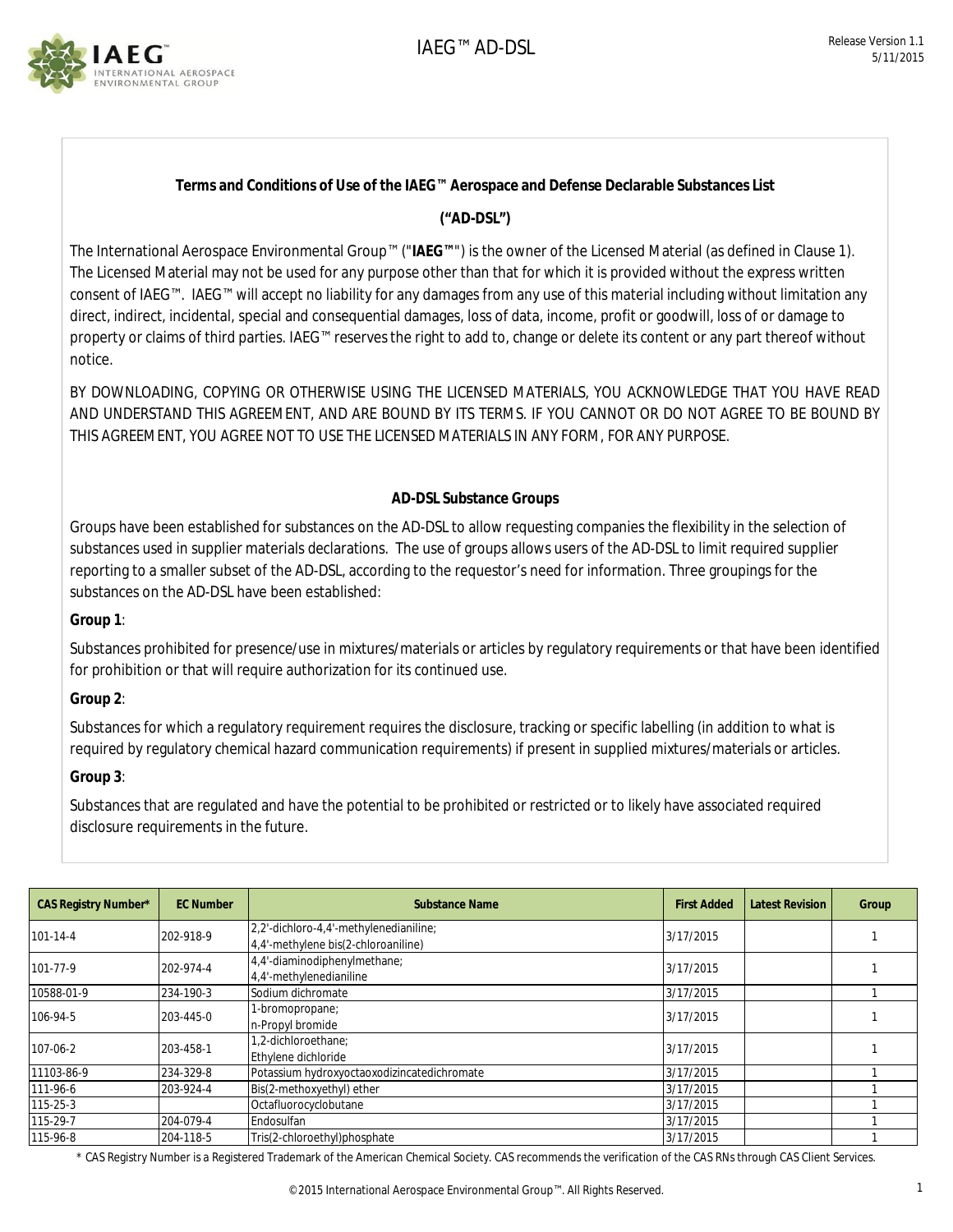

| <b>CAS Registry Number*</b> | <b>EC Number</b> | <b>Substance Name</b>                                                                                                                                                                               | <b>First Added</b>     | <b>Latest Revision</b> | Group                        |
|-----------------------------|------------------|-----------------------------------------------------------------------------------------------------------------------------------------------------------------------------------------------------|------------------------|------------------------|------------------------------|
| 1163-19-5                   | 214-604-9        | 2, 2, 3, 3, 4, 4, 5, 5, 6, 6-Decabromodiphenyl ether                                                                                                                                                | 3/17/2015              |                        |                              |
| 117-81-7                    | 204-211-0        | Bis(2-ethylhexyl) phthalate;<br>Di-(2-ethylhexyl) phthalate;                                                                                                                                        | 3/17/2015              |                        | $\mathbf{1}$                 |
| 118-74-1                    | 204-273-9        | Hexachlorobenzene                                                                                                                                                                                   | 3/17/2015              |                        | 1                            |
| 121-14-2                    | 204-450-0        | 2,4-Dinitrotoluene                                                                                                                                                                                  | 3/17/2015              |                        | $\mathbf{1}$                 |
| 123-91-1                    | 204-661-8        | 1,4-Dioxane                                                                                                                                                                                         | 3/17/2015              |                        | $\mathbf{1}$                 |
| 124-73-2                    | 204-711-9        | Dibromotetrafluoroethane                                                                                                                                                                            | 3/17/2015              |                        | $\mathbf{1}$                 |
| 12656-85-8                  | 235-759-9        | Lead chromate molybdate sulfate red;<br>C.I. Pigment Red 104; C.I. 77605                                                                                                                            | 3/17/2015              |                        | $\mathbf{1}$                 |
| 12674-11-2                  |                  | PCB Aroclor 1016                                                                                                                                                                                    | 3/17/2015              |                        | $\mathbf{1}$                 |
| 127564-83-4                 |                  | Dichlorotetrafluoropropane                                                                                                                                                                          | 3/17/2015              |                        | $\mathbf{1}$                 |
| 1303-28-2                   | 215-116-9        | Diarsenic pentaoxide;<br>Arsenic pentoxide;<br>Arsenic oxide                                                                                                                                        | 3/17/2015              |                        | 1                            |
| 1306-24-7                   | 215-148-3        | Cadmium selenide                                                                                                                                                                                    | 3/17/2015              |                        | $\mathbf{1}$                 |
| 1320-37-2                   | 215-300-9        | Dichlorotetrafluoroethane                                                                                                                                                                           | 3/17/2015              |                        | $\mathbf{1}$                 |
| 1327-53-3                   | 215-481-4        | Diarsenic trioxide;                                                                                                                                                                                 | 3/17/2015              |                        | $\mathbf{1}$                 |
|                             |                  | Arsenic trioxide                                                                                                                                                                                    |                        |                        |                              |
| 1333-82-0                   | 215-607-8        | Chromium (VI) trioxide                                                                                                                                                                              | 3/17/2015              |                        | $\mathbf{1}$                 |
| 133-49-3<br>13360-57-1      | 205-107-8        | Pentachlorobenzenethiol<br>Dimethylsulfamoylchloride                                                                                                                                                | 3/17/2015              |                        | $\mathbf{1}$<br>$\mathbf{1}$ |
| 1336-36-3                   | 236-412-4        |                                                                                                                                                                                                     | 3/17/2015              |                        |                              |
| 134190-48-0                 | 215-648-1        | Polychlorinated biphenyls                                                                                                                                                                           | 3/17/2015              |                        | $\mathbf{1}$<br>$\mathbf{1}$ |
|                             |                  | Pentachlorofluoropropane                                                                                                                                                                            | 3/17/2015              |                        |                              |
| 134190-49-1                 |                  | Tetrachlorofluoropropane                                                                                                                                                                            | 3/17/2015              |                        | $\mathbf{1}$<br>$\mathbf{1}$ |
| 134190-50-4<br>134190-51-5  |                  | Chlorotetrafluoropropane                                                                                                                                                                            | 3/17/2015              |                        | $\mathbf{1}$                 |
|                             |                  | Trichlorofluoropropane                                                                                                                                                                              | 3/17/2015              |                        |                              |
| 134190-52-6                 |                  | Dichlorodifluoropropane                                                                                                                                                                             | 3/17/2015              |                        | $\mathbf{1}$<br>$\mathbf{1}$ |
| 134190-53-7                 |                  | Chlorodifluoropropane                                                                                                                                                                               | 3/17/2015              |                        |                              |
| 134190-54-8                 |                  | Chlorofluoropropane                                                                                                                                                                                 | 3/17/2015              |                        | 1<br>$\mathbf{1}$            |
| 134237-37-9                 |                  | Tetrachlorotrifluoropropane                                                                                                                                                                         | 3/17/2015              |                        |                              |
| 134237-40-4                 |                  | Trichlorotrifluoropropane                                                                                                                                                                           | 3/17/2015              |                        | $\mathbf{1}$                 |
| 134237-42-6                 |                  | Trichlorodifluoropropane                                                                                                                                                                            | 3/17/2015              |                        | $\mathbf{1}$                 |
| 134237-43-7                 |                  | Dichlorotrifluoropropane                                                                                                                                                                            | 3/17/2015              |                        | $\mathbf{1}$                 |
| 134237-44-8<br>134237-45-9  |                  | Chlorotrifluoropropane                                                                                                                                                                              | 3/17/2015              |                        | $\mathbf{1}$<br>$\mathbf{1}$ |
| 134237-50-6                 | 221-695-9        | Dichlorofluoropropane<br>Hexabromocyclododecane (HBCDD) major diastereoisomers: Alpha-<br>hexabromocyclododecane Beta-hexabromocyclododecane Gamma-<br>hexabromocyclododecanehexabromocyclododecane | 3/17/2015<br>3/17/2015 |                        | $\mathbf{1}$                 |
| 134237-51-7                 | 221-695-9        | Hexabromocyclododecane (HBCDD) major diastereoisomers: Alpha-<br>hexabromocyclododecane Beta-hexabromocyclododecane Gamma-<br>hexabromocyclododecanehexabromocyclododecane                          | 3/17/2015              |                        | $\mathbf{1}$                 |
| 134237-52-8                 | 221-695-9        | Hexabromocyclododecane (HBCDD) major diastereoisomers: Alpha-<br>hexabromocyclododecane Beta-hexabromocyclododecane Gamma-<br>hexabromocyclododecanehexabromocyclododecane                          | 3/17/2015              |                        | $\mathbf{1}$                 |
| 134308-72-8                 |                  | Chlorohexafluoropropane                                                                                                                                                                             | 3/17/2015              |                        | $\mathbf{1}$                 |
| 1344-37-2                   | 215-693-7        | Lead sulfochromate yellow;<br>C.I. Pigment Yellow 34; C.I. 77603                                                                                                                                    | 3/17/2015              |                        | $\mathbf{1}$                 |
| 13530-68-2                  | 236-881-5        | Acids generated from chromium trioxide and their oligomers. Names of the acids<br>and their oligomers: Chromic acid, Dichromic acid, Oligomers of chromic acid and<br>dichromic acid.               | 3/17/2015              |                        | $\mathbf{1}$                 |
| 138495-42-8                 |                  | HFC-43-10                                                                                                                                                                                           | 3/17/2015              |                        | 1                            |
| 14486-19-2                  | 238-490-5        | Cadmium fluoborate                                                                                                                                                                                  | 3/17/2015              |                        | $\mathbf{1}$                 |
| 1511-62-2                   | 216-149-1        | Bromodifluoromethane                                                                                                                                                                                | 3/17/2015              |                        | 1                            |
| 15862-07-4                  |                  | 2,4,5-Trichlorobiphenyl                                                                                                                                                                             | 3/17/2015              |                        |                              |
| 1615-75-4                   |                  | Chlorofluoroethane                                                                                                                                                                                  | 3/17/2015              |                        |                              |
| 16605-91-7                  |                  | 2,3-Dichlorobiphenyl                                                                                                                                                                                | 3/17/2015              |                        | $\mathbf{1}$                 |
| 16606-02-3                  |                  | 2,4',5-Trichlorobiphenyl                                                                                                                                                                            | 3/17/2015              |                        | 1                            |
| 1717-00-6                   | 404-080-1        | 1,1-Dichloro-1-fluoroethane                                                                                                                                                                         | 3/17/2015              |                        |                              |
| 1763-23-1                   | 217-179-8        | Perfluorooctane sulfonic acid; Heptadecafluorooctane-1-sulfonic acid                                                                                                                                | 3/17/2015              |                        | $\mathbf{1}$                 |
| 1868-53-7                   |                  | Dibromofluoromethane                                                                                                                                                                                | 3/17/2015              |                        | $\mathbf{1}$                 |
| 1871-72-3                   |                  | Bromofluoropropane                                                                                                                                                                                  | 3/17/2015              |                        |                              |
| 2051-24-3                   | 218-115-1        | Decachlorobiphenyl                                                                                                                                                                                  | 3/17/2015              |                        |                              |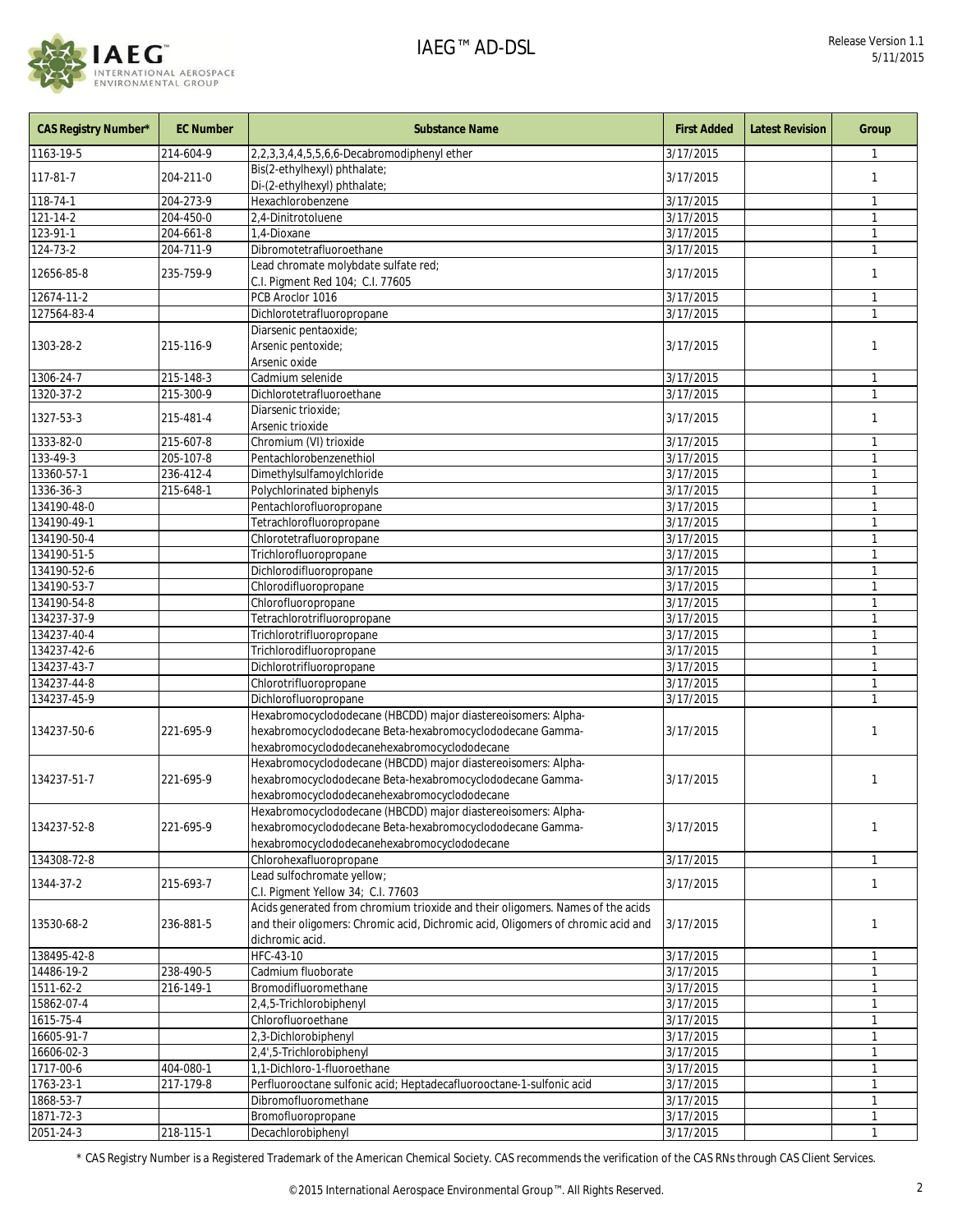

| <b>CAS Registry Number*</b> | <b>EC Number</b> | <b>Substance Name</b>                                                                                                                                                      | <b>First Added</b> | <b>Latest Revision</b> | Group        |
|-----------------------------|------------------|----------------------------------------------------------------------------------------------------------------------------------------------------------------------------|--------------------|------------------------|--------------|
| 2051-60-7                   | 218-125-6        | 2-Chlorobiphenyl                                                                                                                                                           | 3/17/2015          |                        |              |
| 2051-61-8                   | 218-126-1        | 3-Chlorobiphenyl                                                                                                                                                           | 3/17/2015          |                        |              |
| 207122-15-4                 |                  | 2,2',4,4',5,6'-hexabromodiphenyl ether (BDE-154)                                                                                                                           | 3/17/2015          |                        |              |
| 207122-16-5                 |                  | 2,2',3,4,4',5',6-heptabromodiphenyl ether (BDE-183)                                                                                                                        | 3/17/2015          |                        | 1            |
| 2268-46-4                   | 218-868-6        | Tetrachlorotetrafluoropropane                                                                                                                                              | 3/17/2015          |                        | 1            |
| 2314-97-8                   | 219-014-5        | Trifluoroiodomethane (trifluoromethyl iodide)                                                                                                                              | 3/17/2015          |                        |              |
| 2354-06-5                   |                  | Pentachlorotrifluoropropane                                                                                                                                                | 3/17/2015          |                        | $\mathbf{1}$ |
| 2437-79-8                   | 219-444-3        | 2,2',4,4'-Tetrachlorobiphenyl<br>Dichromium tris(chromate);                                                                                                                | 3/17/2015          |                        |              |
| 24613-89-6                  | 246-356-2        | Chromium III chromate:<br>Chromic chromate                                                                                                                                 | 3/17/2015          |                        | 1            |
| 25214-70-4                  | 500-036-1        | Formaldehyde, oligomeric reaction products with aniline                                                                                                                    | 3/17/2015          |                        | 1            |
| 25637-99-4                  | 247-148-4        | Hexabromocyclododecane (HBCDD)                                                                                                                                             | 3/17/2015          |                        | 1            |
| 26523-64-8                  | 247-758-0        | Trichlorotrifluoroethane                                                                                                                                                   | 3/17/2015          |                        | $\mathbf{1}$ |
| 2795-39-3                   | 220-527-1        | Potassium perfluorooctanesulfonate; Potassium heptadecafluorooctane-1-<br>sulfonate                                                                                        | 3/17/2015          |                        | 1            |
| 29081-56-9                  | 249-415-0        | Ammonium perfluorooctane sulfonate; Ammonium<br>heptadecafluorooctanesulfonate                                                                                             | 3/17/2015          |                        | 1            |
| 29457-72-5                  | 249-644-6        | Lithium perfluorooctane sulfonate; Lithium heptadecafluorooctanesulfonate                                                                                                  | 3/17/2015          |                        | 1            |
| 2991-51-7                   | 221-062-7        | Glycine, N-ethyl-N-[(1,1,2,2,3,3,4,4,5,5,6,6,7,7,8,8,8-heptadecafluorooctyl)sulfonyl]-<br>potassium salt (1:1)                                                             | 3/17/2015          |                        | 1            |
| 306-83-2                    | 206-190-3        | Dichlorotrifluoroethane                                                                                                                                                    | 3/17/2015          |                        | $\mathbf{1}$ |
| 306975-62-2                 |                  | 2-Propenoic acid, 2-methyl-, dodecyl ester, polymers with 2-[methyl[(perfluoro-C4-<br>8-alkyl)sulfonyl]amino]ethyl acrylate and vinylidene chloride                        | 3/17/2015          |                        | 1            |
| 307-35-7                    | 206-200-6        | 1-Octanesulfonyl fluoride, 1,1,2,2,3,3,4,4,5,5,6,6,7,7,8,8,8-heptadecafluoro-                                                                                              | 3/17/2015          |                        | 1            |
| 3182-26-1                   |                  | Hexachlorodifluoropropane                                                                                                                                                  | 3/17/2015          |                        | $\mathbf{1}$ |
| 3194-55-6                   | 221-695-9        | Hexabromocyclododecane (HBCDD) major diastereoisomers: Alpha-<br>hexabromocyclododecane Beta-hexabromocyclododecane Gamma-<br>hexabromocyclododecanehexabromocyclododecane | 3/17/2015          |                        | 1            |
| 32534-81-9                  | 251-084-2        | Pentabromodiphenyl ether                                                                                                                                                   | 3/17/2015          |                        | 1            |
| 32536-52-0                  | 251-087-9        | Diphenylether; octabromo derivate                                                                                                                                          | 3/17/2015          |                        | 1            |
| 32598-13-3                  |                  | 3,3',4,4'-Tetrachlorobiphenyl                                                                                                                                              | 3/17/2015          |                        |              |
| 32774-16-6                  |                  | 3,3',4,4',5,5'-Hexachlorobiphenyl                                                                                                                                          | 3/17/2015          |                        | 1            |
| 335-67-1                    | 206-397-9        | Pentadecafluorooctanoic acid (PFOA)                                                                                                                                        | 3/17/2015          |                        |              |
| 335-95-5                    | 206-404-5        | Octanoic acid, 2,2,3,3,4,4,5,5,6,6,7,7,8,8,8-pentadecafluoro-, sodium salt (1:1)                                                                                           | 3/17/2015          |                        | 1            |
| 3380-34-5                   | 222-182-2        | Closan 2,4,4'-trichloro-2'-hydroxy-diphenyl-ether 5-chloro-2-(2,4-<br>dichlorophenoxy)phenol                                                                               | 3/17/2015          |                        | 1            |
| 35065-27-1                  |                  | 2,2',4,4',5,5'-Hexachlorobiphenyl                                                                                                                                          | 3/17/2015          |                        |              |
| 353-59-3                    | 206-537-9        | Bromochlorodifluoromethane                                                                                                                                                 | 3/17/2015          |                        | 1            |
| 353-93-5                    |                  | Tetrabromofluoroethane                                                                                                                                                     | 3/17/2015          |                        |              |
| 353-97-9                    |                  | Tribromodifluoroethane                                                                                                                                                     | 3/17/2015          |                        |              |
| 354-04-1                    | 206-543-1        | Dibromotrifluoroethane                                                                                                                                                     | 3/17/2015          |                        |              |
| 354-07-4                    |                  | Bromotetrafluoroethane                                                                                                                                                     | 3/17/2015          |                        | 1            |
| 354-11-0                    | 206-545-2        | Tetrachlorofluoroethane                                                                                                                                                    | 3/17/2015          |                        | 1            |
| 354-21-2                    | 206-548-9        | Trichlorodifluoroethane                                                                                                                                                    | 3/17/2015          |                        |              |
| 354-33-6                    | 206-557-8        | <b>HFC-125</b>                                                                                                                                                             | 3/17/2015          |                        | $\mathbf{1}$ |
| 355-25-9                    | 206-580-3        | Perfluorobutane (Decafluorobutane)                                                                                                                                         | 3/17/2015          |                        |              |
| 355-42-0                    | 206-585-0        | Perfluorohexane                                                                                                                                                            | 3/17/2015          |                        |              |
| 358-97-4                    | 206-621-5        | Dibromofluoroethane                                                                                                                                                        | 3/17/2015          |                        |              |
| 359-07-9                    |                  | Bromodifluoroethane                                                                                                                                                        | 3/17/2015          |                        |              |
| 359-28-4                    |                  | Trichlorofluoroethane                                                                                                                                                      | 3/17/2015          |                        |              |
| 359-35-3                    | 206-628-3        | <b>HFC-134</b>                                                                                                                                                             | 3/17/2015          |                        |              |
| 36355-01-8                  | 252-994-2        | Hexabromobiphenyl                                                                                                                                                          | 3/17/2015          |                        | $\mathbf{1}$ |
| 36483-60-0                  | 253-058-6        | Hexabromodiphenyl ether                                                                                                                                                    | 3/17/2015          |                        |              |
| 373-52-4                    | 481-800-0        | Bromofluoromethane                                                                                                                                                         | 3/17/2015          |                        |              |
| 3825-26-1                   | 223-320-4        | Ammonium pentadecafluorooctanoate (APFO)                                                                                                                                   | 3/17/2015          |                        |              |
| 40088-47-9                  | 254-787-2        | Tetrabromodiphenylether                                                                                                                                                    | 3/17/2015          |                        | 1            |
| 40186-71-8                  |                  | 2,2',3,3',4,5',6,6'-Octachlorobiphenyl                                                                                                                                     | 3/17/2015          |                        | 1            |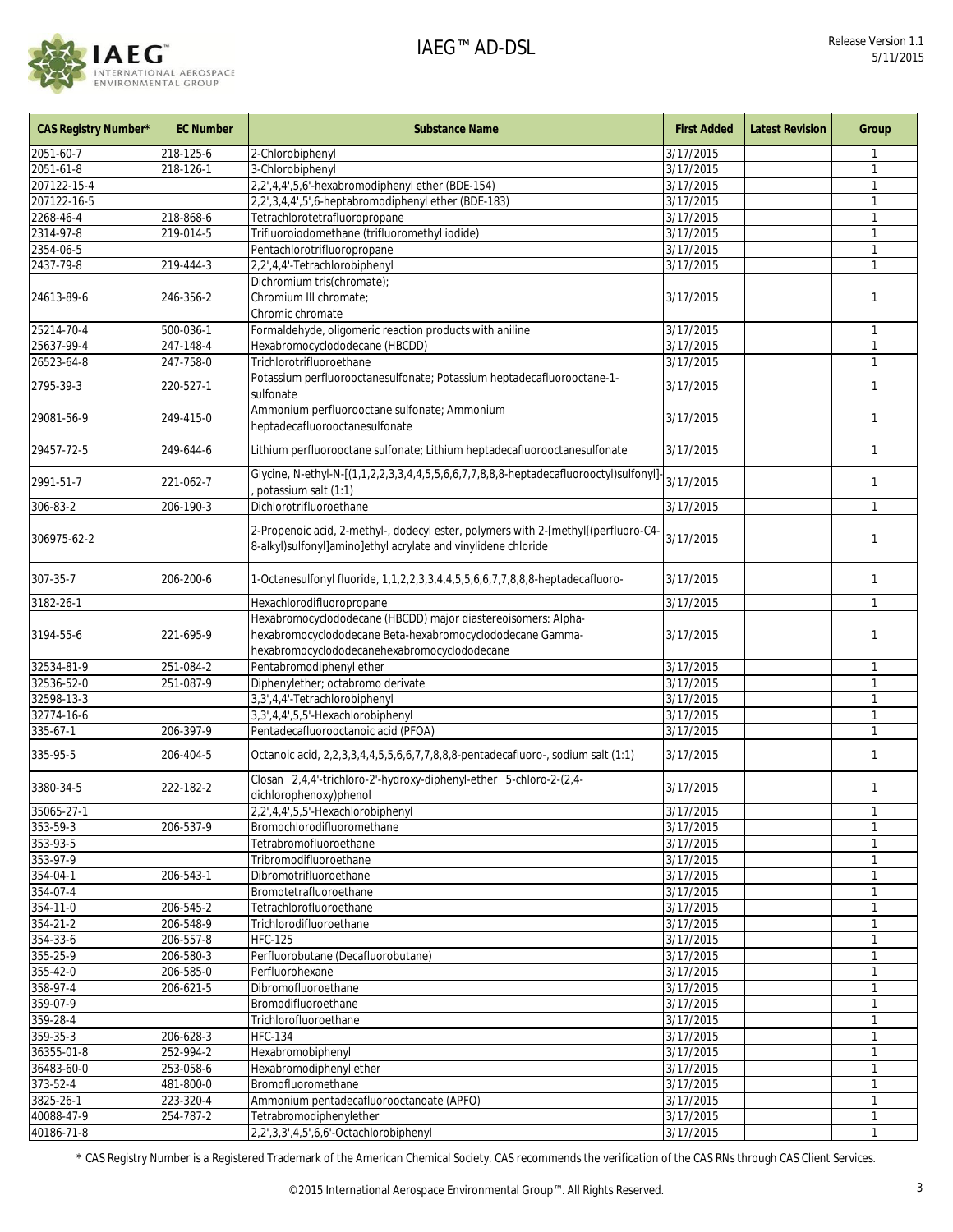

| <b>CAS Registry Number*</b> | <b>EC Number</b> | <b>Substance Name</b>                                                                                        | <b>First Added</b>     | <b>Latest Revision</b> | Group        |
|-----------------------------|------------------|--------------------------------------------------------------------------------------------------------------|------------------------|------------------------|--------------|
| 40321-76-4                  |                  | 1,2,3,7,8-Pentachlorodibenzo-p-dioxin                                                                        | 3/17/2015              |                        | 1            |
| 406-58-6                    | 430-250-1        | HFC-365mfc                                                                                                   | $\overline{3/17/2015}$ |                        | 1            |
| 420-46-2                    | 206-996-5        | <b>HFC-143a</b>                                                                                              | 3/17/2015              |                        | $\mathbf{1}$ |
| 421-06-7                    | 207-001-7        | Bromotrifluoroethane                                                                                         | 3/17/2015              |                        |              |
| 422-56-0                    | 207-016-9        | 3,3-Dichloro-1,1,1,2,2-pentafluoropropane                                                                    | 3/17/2015              |                        | 1            |
| 422-78-6                    |                  | Heptachlorofluoropropane                                                                                     | 3/17/2015              |                        |              |
| 430-57-9                    |                  | Dichlorofluoroethane                                                                                         | 3/17/2015              |                        | 1            |
| 430-66-0                    | 207-066-1        | <b>HFC-143</b>                                                                                               | 3/17/2015              |                        | 1            |
| 431-06-1                    | 207-070-3        | Dichlorodifluoroethane                                                                                       | 3/17/2015              |                        | 1            |
| 431-63-0                    | 207-076-6        | HFC-236ea                                                                                                    | 3/17/2015              |                        | $\mathbf{1}$ |
| 431-89-0                    | 207-079-2        | HFC-227ea                                                                                                    | 3/17/2015              |                        | 1            |
| 446255-22-7                 |                  | 2,2',3,3',4,5',6 heptabromodiphenyl ether (BDE-175)                                                          | 3/17/2015              |                        | 1            |
| 460-32-2                    |                  | Bromotrifluoropropane                                                                                        | 3/17/2015              |                        |              |
| 460-60-6                    |                  | Dibromofluoropropane                                                                                         | 3/17/2015              |                        | $\mathbf{1}$ |
| 460-73-1                    |                  | HFC-245fa                                                                                                    | 3/17/2015              |                        | 1            |
| 461-49-4                    |                  | Bromodifluoropropane                                                                                         | 3/17/2015              |                        | 1            |
| 49663-84-5                  | 256-418-0        | Pentazinc chromate octahydroxide                                                                             | 3/17/2015              |                        | 1            |
| 49690-94-0                  | 256-431-1        | Tribromodiphenyl ether                                                                                       | 3/17/2015              |                        | 1            |
| 507-55-1                    | 208-076-9        | 1,3-Dichloro-1,1,2,2,3-pentafluoropropane                                                                    | 3/17/2015              |                        | 1            |
| 51584-25-9                  |                  | Dibromodifluoropropane                                                                                       | 3/17/2015              |                        |              |
| 52663-71-5                  |                  | 2,2',3,3',4,4',6-Heptachlorobiphenyl                                                                         | 3/17/2015              |                        | $\mathbf{1}$ |
| 52663-72-6                  |                  | 2,3',4,4',5,5'-Hexachlorobiphenyl                                                                            | 3/17/2015              |                        |              |
| 56-23-5                     | 200-262-8        | Tetrachloromethane                                                                                           | 17/03/2015             |                        | 1            |
| 56773-42-3                  | 260-375-3        | Ethanaminium, N,N,N-triethyl-, 1,1,2,2,3,3,4,4,5,5,6,6,7,7,8,8,8-heptadecafluoro-1-<br>octanesulfonate (1:1) | 3/17/2015              |                        | $\mathbf{1}$ |
| 59080-38-5                  |                  | 2,3',4',5-Tetrabromobiphenyl                                                                                 | 3/17/2015              |                        | 1            |
| 593-53-3                    | 209-796-6        | <b>HFC-41</b>                                                                                                | 3/17/2015              |                        | 1            |
| 593-70-4                    | 209-803-2        | Chlorofluoromethane                                                                                          | 3/17/2015              |                        | $\mathbf{1}$ |
| 60145-22-4                  |                  | 2,2',4,4',5,6'-Hexachlorobiphenyl                                                                            | 3/17/2015              |                        | $\mathbf{1}$ |
| 60233-25-2                  |                  | 2,2',3,4',6'-Pentachlorobiphenyl                                                                             | 3/17/2015              |                        | 1            |
| 608-73-1                    | 210-168-9        | Hexachlorocyclohexane                                                                                        | 3/17/2015              |                        | 1            |
| 608-93-5                    | 210-172-0        | Pentachlorobenzene                                                                                           | 3/17/2015              |                        | 1            |
| 63938-10-3                  | 264-567-8        | Chlorotetrafluoroethane                                                                                      | 3/17/2015              |                        | 1            |
| 662-01-1                    | 211-552-9        | Dichlorohexafluoropropane                                                                                    | 3/17/2015              |                        | 1            |
| 677-56-5                    |                  | HFC-236cb                                                                                                    | 3/17/2015              |                        | $\mathbf{1}$ |
| 678-26-2                    | 211-647-5        | Perfluoro-n-pentane                                                                                          | 3/17/2015              |                        | 1            |
| 679-86-7                    |                  | HFC-245ca                                                                                                    | 3/17/2015              |                        | 1            |
| 679-99-2                    |                  | Chloropentafluoropropane                                                                                     | 3/17/2015              |                        |              |
| 68631-49-2                  |                  | 2,2',4,4',5,5'-hexabromodiphenyl ether (BDE-153)                                                             | 3/17/2015              |                        | $\mathbf{1}$ |
| 68928-80-3                  |                  | Heptabromodiphenylether                                                                                      | 3/17/2015              |                        |              |
| 690-39-1                    |                  | HFC-236fa                                                                                                    | 3/17/2015              |                        | 1            |
| 70225-14-8                  | 274-460-8        | Diethanolamine perfluorooctane sulfonate                                                                     | 3/17/2015              |                        | $\mathbf{1}$ |
| $71 - 55 - 6$               | 200-756-3        | 1,1,1-trichloroethane                                                                                        | 17/03/2015             |                        |              |
| 74-83-9                     | 200-813-2        | Methyl Bromide                                                                                               | 3/17/2015              |                        |              |
| 74-87-3                     | 200-817-4        | Chloromethane                                                                                                | 3/17/2015              |                        |              |
| 74-96-4                     | 217-122-7        | Bromoethane (ethyl bromide)                                                                                  | 3/17/2015              |                        | $\mathbf{1}$ |
| 74-97-5                     | 200-826-3        | Bromochloromethane                                                                                           | 3/17/2015              |                        |              |
| $75-09-2$                   | 200-838-9        | Dichloromethane                                                                                              | 3/17/2015              |                        | 1            |
| 75-10-5                     | 200-839-4        | <b>HFC-32</b>                                                                                                | 3/17/2015              |                        |              |
| 75-35-4                     | 200-864-0        | Vinylidene chloride, inhibited                                                                               | 3/17/2015              |                        | 1            |
| 75372-14-4                  |                  | Tribromofluoropropane                                                                                        | 3/17/2015              |                        |              |
| 75-37-6                     | 200-866-1        | <b>HFC-152a</b>                                                                                              | 3/17/2015              |                        |              |
| 75-45-6                     | 200-871-9        | Chlorodifluoromethane                                                                                        | 3/17/2015              |                        | $\mathbf{1}$ |
| 75-46-7                     | 200-872-4        | <b>HFC-23</b>                                                                                                | 3/17/2015              |                        |              |
| 75-61-6                     | 200-885-5        | Dibromodifluoromethane (halon-1202)                                                                          | 3/17/2015              |                        |              |
| 75-63-8                     | 200-887-6        | Bromotrifluoromethane                                                                                        | 3/17/2015              |                        |              |
| 75-68-3                     | 200-891-8        | Chlorodifluoroethane                                                                                         | 3/17/2015              |                        | 1            |
| $75 - 69 - 4$               | 200-892-3        | Trichlorofluoromethane                                                                                       | 3/17/2015              |                        |              |
| 75-71-8                     | 200-893-9        | Dichlorofluoromethane                                                                                        | 3/17/2015              |                        |              |
| 75-72-9                     | 200-894-4        | Chlorotrifluoromethane                                                                                       | 3/17/2015              |                        |              |
| 75-73-0                     | 200-896-5        | Tetrafluoromethane                                                                                           | 3/17/2015              |                        | 1            |
| $75 - 82 - 1$               | 200-905-2        | Dibromodifluoroethane                                                                                        | 3/17/2015              |                        |              |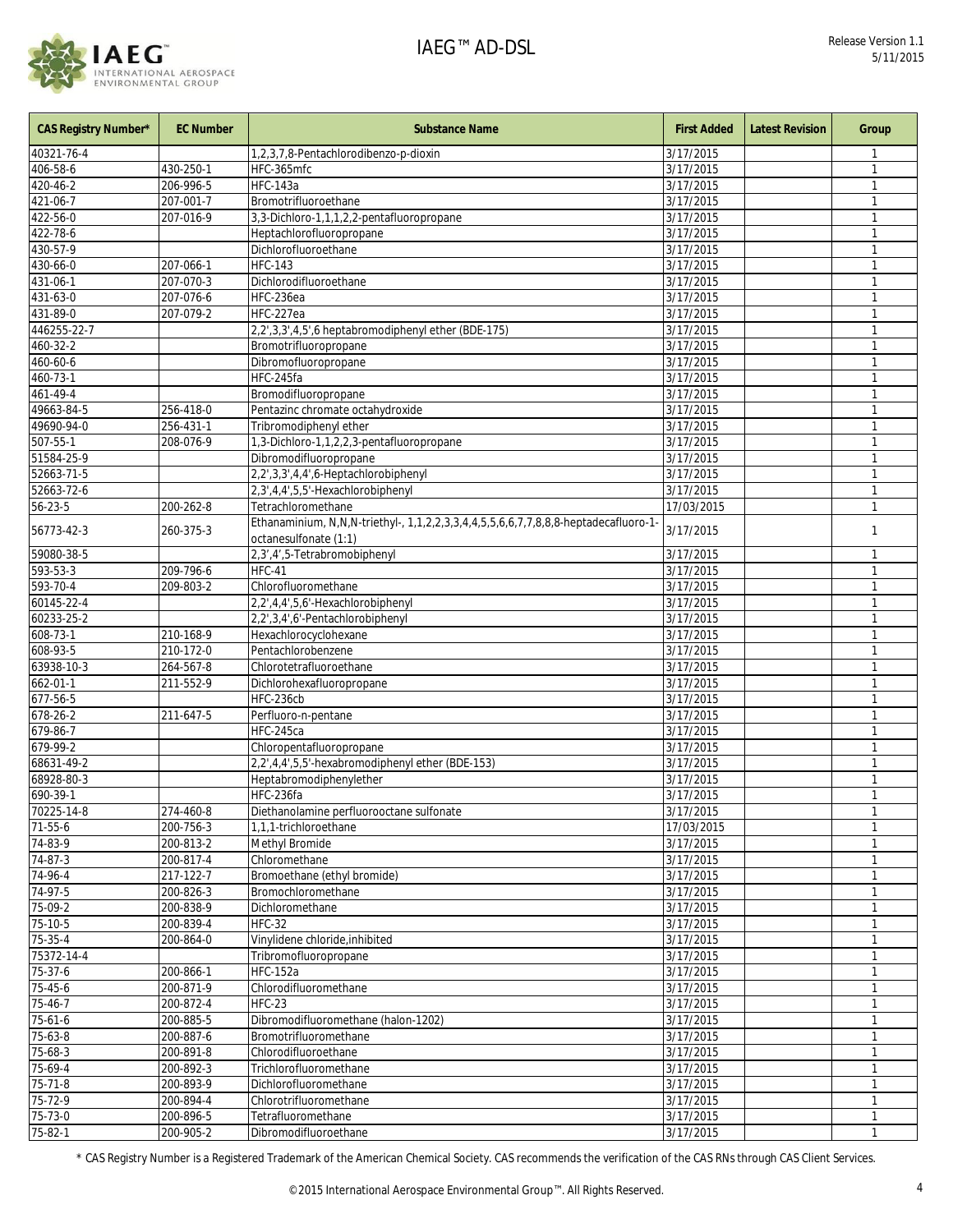

| <b>CAS Registry Number*</b> | <b>EC Number</b> | <b>Substance Name</b>                                                                                                                                                                 | <b>First Added</b> | <b>Latest Revision</b> | Group          |
|-----------------------------|------------------|---------------------------------------------------------------------------------------------------------------------------------------------------------------------------------------|--------------------|------------------------|----------------|
| 75-88-7                     | 200-912-0        | Chlorotrifluoroethane                                                                                                                                                                 | 3/17/2015          |                        |                |
| $76 - 15 - 3$               | 200-938-2        | Chloropentafluoroethane                                                                                                                                                               | 3/17/2015          |                        | 1              |
| 76-16-4                     | 200-939-8        | Hexafluoroethane                                                                                                                                                                      | 3/17/2015          |                        |                |
| $76 - 17 - 5$               |                  | Trichloropentafluoropropane                                                                                                                                                           | 3/17/2015          |                        | 1              |
| 76-18-6                     | 200-940-3        | Chloroheptafluoropropane                                                                                                                                                              | 3/17/2015          |                        | 1              |
| 76-19-7                     | 200-941-9        | Perfluoropropane                                                                                                                                                                      | 3/17/2015          |                        |                |
| 762-49-2                    | 212-100-3        | Bromofluoroethane                                                                                                                                                                     | 3/17/2015          |                        | $\mathbf{1}$   |
| 76253-60-6                  | 278-404-3        | Monomethyl-tetrachlorodiphenyl methane (Trade name: Ugilec 141)                                                                                                                       | 3/17/2015          |                        |                |
| 7738-94-5                   | 231-801-5        | Acids generated from chromium trioxide and their oligomers. Names of the acids<br>and their oligomers: Chromic acid, Dichromic acid, Oligomers of chromic acid and<br>dichromic acid. | 3/17/2015          |                        | 1              |
| 7758-97-6                   | 231-846-0        | Lead chromate                                                                                                                                                                         | 3/17/2015          |                        | 1              |
| 7775-11-3                   | 231-889-5        | Sodium chromate                                                                                                                                                                       | 3/17/2015          |                        | 1              |
| 7778-39-4                   | 231-901-9        | Arsenic acid                                                                                                                                                                          | 3/17/2015          |                        | $\mathbf{1}$   |
| 7778-50-9                   | 231-906-6        | Potassium dichromate                                                                                                                                                                  | 3/17/2015          |                        | 1              |
| 7789-00-6                   | 232-140-5        | Potassium chromate                                                                                                                                                                    | 3/17/2015          |                        | 1              |
| 7789-06-2                   | 232-142-6        | Strontium chromate                                                                                                                                                                    | 3/17/2015          |                        |                |
| 7789-09-5                   | 232-143-1        | Ammonium dichromate                                                                                                                                                                   | 3/17/2015          |                        | 1              |
| 7789-12-0                   | 234-190-3        | Sodium dichromate                                                                                                                                                                     | 3/17/2015          |                        | 1              |
|                             |                  | Trichloroethylene;                                                                                                                                                                    |                    |                        |                |
| 79-01-6                     | 201-167-4        | Trichloroethene                                                                                                                                                                       | 3/17/2015          |                        | 1              |
| $81 - 15 - 2$               | 201-329-4        | 5-tert-butyl-2,4,6-trinitro-m-xylene (musk xylene)                                                                                                                                    | 3/17/2015          |                        | 1              |
| 811-97-2                    | 212-377-0        | <b>HFC-134a</b>                                                                                                                                                                       | 3/17/2015          |                        | 1              |
| 84-69-5                     | 201-553-2        | Diisobutyl phthalate                                                                                                                                                                  | 3/17/2015          |                        | 1              |
| 84-74-2                     | 201-557-4        | Dibutyl phthalate;<br><b>DBP</b>                                                                                                                                                      | 3/17/2015          |                        | 1              |
| 85535-84-8                  | 287-476-5        | Alkanes, C 10 - C 13, chloro (short-chain chlorinated paraffins) (SCCPs)                                                                                                              | 3/17/2015          |                        | $\mathbf{1}$   |
| 85-68-7                     | 201-622-7        | BBP:<br>Benzyl butyl phthalate                                                                                                                                                        | 3/17/2015          |                        | 1              |
| $87 - 61 - 6$               | 201-757-1        | 1,2,3-trichlorobenzene                                                                                                                                                                | 3/17/2015          |                        | 1              |
| $87 - 68 - 3$               | 201-765-5        | Hexachloro-1,3-butadiene                                                                                                                                                              | 3/17/2015          |                        |                |
| 87-86-5                     | 201-778-6        | Pentachlorophenol                                                                                                                                                                     | 3/17/2015          |                        | $\mathbf{1}$   |
| 95-94-3                     | 202-466-2        | 1,2,4,5 - Tetrachlorobenzene                                                                                                                                                          | 3/17/2015          |                        | 1              |
| $96 - 12 - 8$               | 202-479-3        | 1,2-dibromo-3-chloropropane                                                                                                                                                           | 3/17/2015          |                        | 1              |
| 96-18-4                     | 202-486-1        | 1,2,3-trichloropropane                                                                                                                                                                | 3/17/2015          |                        |                |
|                             |                  | Perfluorooctane sulfonate salts                                                                                                                                                       | 3/17/2015          |                        | 1              |
| 10043-35-3                  | 233-139-2        | Boric acid                                                                                                                                                                            | 3/17/2015          |                        | 2              |
| 10099-74-8                  | 233-245-9        | Lead dinitrate                                                                                                                                                                        | 3/17/2015          |                        | $\overline{2}$ |
| 10099-76-0                  | 233-246-4        | Lead silicate                                                                                                                                                                         | 3/17/2015          |                        | $\overline{2}$ |
| 10108-64-2                  | 233-296-7        | Cadmium chloride                                                                                                                                                                      | 3/17/2015          |                        | $\overline{2}$ |
| 10124-36-4                  | 233-331-6        | Cadmium sulphate                                                                                                                                                                      | 3/17/2015          |                        | $\overline{2}$ |
| 10124-43-3                  | 233-334-2        | Cobalt sulfate                                                                                                                                                                        | 3/17/2015          |                        | $\overline{a}$ |
| 10141-05-6                  | 233-402-1        | Cobalt nitrate                                                                                                                                                                        | 3/17/2015          |                        | $\overline{2}$ |
| $101 - 61 - 1$              | 202-959-2        | N,N,N',N'-tetramethyl-4,4'-methylendianiline                                                                                                                                          | 3/17/2015          |                        | $\overline{2}$ |
| 101-80-4                    | 202-977-0        | 4,4'-oxydianiline and its salts;                                                                                                                                                      | 3/17/2015          |                        | $\overline{2}$ |
|                             |                  | p-aminophenyl ether                                                                                                                                                                   |                    |                        |                |
| 10217-52-4                  |                  | Hydrazine hydrate                                                                                                                                                                     | 3/17/2015          |                        | $\overline{2}$ |
| 10294-40-3                  | 233-660-5        | Barium chromate                                                                                                                                                                       | 3/17/2015          |                        | $\overline{2}$ |
| 103-27-5                    | 203-094-3        | Phenylmercury propionate                                                                                                                                                              | 3/17/2015          |                        | $\overline{2}$ |
| 104-35-8                    |                  | 2-(p-Nonylphenoxy) ethanol                                                                                                                                                            | 3/17/2015          |                        | $\overline{2}$ |
| 104-40-5                    | 203-199-4        | Nonyl Phenol                                                                                                                                                                          | 3/17/2015          |                        | $\overline{2}$ |
| 109-86-4                    | 203-713-7        | 2-methoxyethanol;<br>ethylene glycol monomethyl ether                                                                                                                                 | 3/17/2015          |                        | $\overline{2}$ |
| 110-71-4                    | 203-794-9        | 1,2-dimethoxyethane;<br>Ethylene glycol dimethyl ether;<br>EGDME                                                                                                                      | 3/17/2015          |                        | $\overline{2}$ |
| 110-80-5                    | 203-804-1        | 2-ethoxyethanol;<br>Ethylene glycol monoethyl ether                                                                                                                                   | 3/17/2015          |                        | $\overline{2}$ |
| 11113-50-1                  | 234-343-4        | <b>Boric Acid</b>                                                                                                                                                                     | 3/17/2015          |                        | $\overline{2}$ |
|                             |                  | 2-ethoxyethyl acetate;                                                                                                                                                                |                    |                        |                |
| 111-15-9                    | 203-839-2        | Ethylglycol acetate                                                                                                                                                                   | 3/17/2015          |                        | $\overline{2}$ |
| 11120-22-2                  | $234 - 363 - 3$  | Silicic acid, lead salt                                                                                                                                                               | 3/17/2015          |                        | $\overline{2}$ |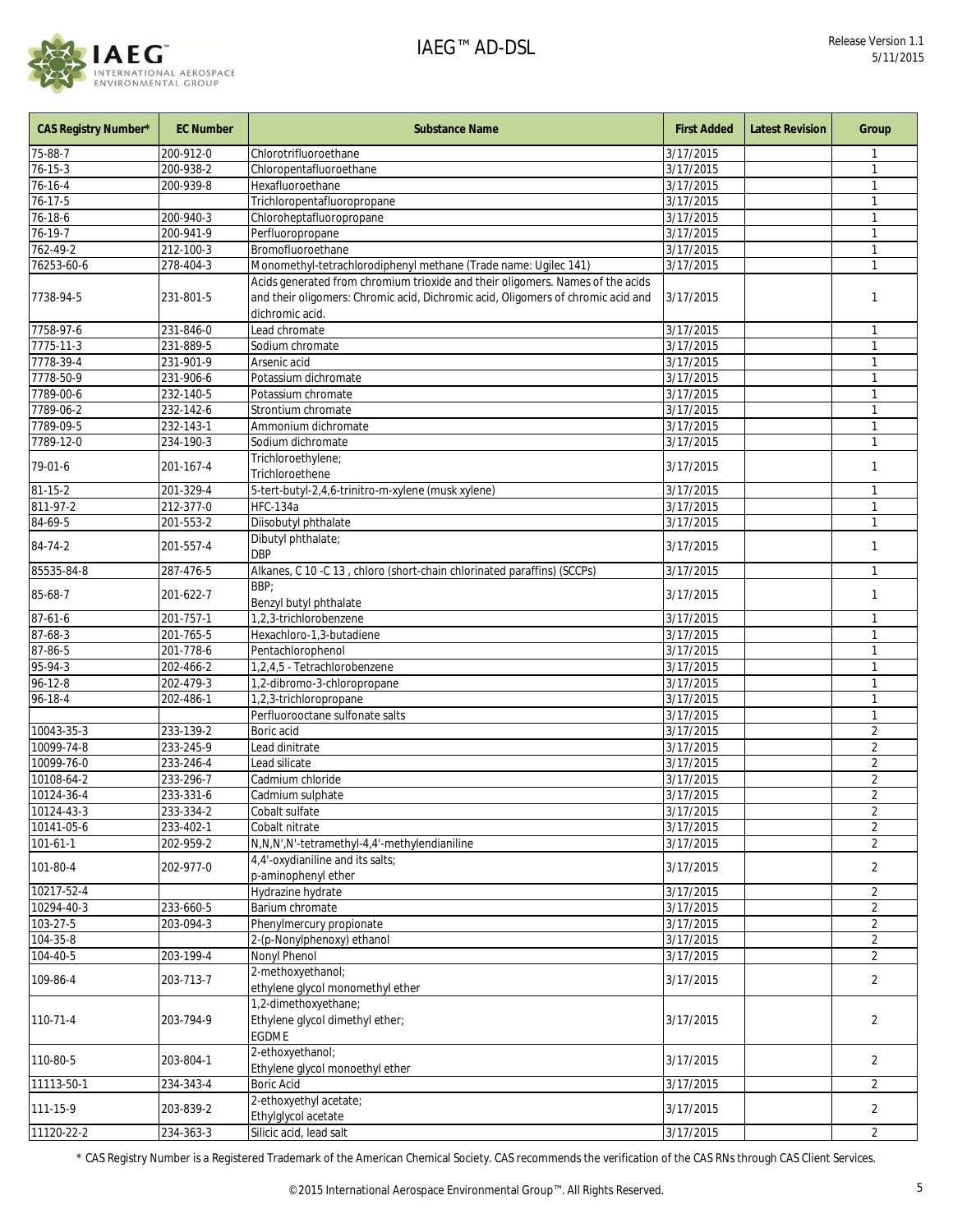

| CAS Registry Number* | <b>EC Number</b> | <b>Substance Name</b>                                                                                                                                                                                                                                                                                               | <b>First Added</b> | <b>Latest Revision</b> | Group                   |
|----------------------|------------------|---------------------------------------------------------------------------------------------------------------------------------------------------------------------------------------------------------------------------------------------------------------------------------------------------------------------|--------------------|------------------------|-------------------------|
| 112-49-2             | 203-977-3        | 1,2-bis(2-methoxyethoxy)ethane; TEGDME; triethylene glycol dimethyl ether;<br>triglyme                                                                                                                                                                                                                              | 3/17/2015          |                        | 2                       |
| 117-82-8             | 204-212-6        | Bis(2-methoxyethyl) phthalate                                                                                                                                                                                                                                                                                       | 3/17/2015          |                        | $\overline{2}$          |
| 120-12-7             | 204-371-1        | Anthracene                                                                                                                                                                                                                                                                                                          | 3/17/2015          |                        | $\overline{2}$          |
| 12036-76-9           | 234-853-7        | Lead oxide sulfate                                                                                                                                                                                                                                                                                                  | 3/17/2015          |                        | $\overline{2}$          |
| 12060-00-3           | 235-038-9        | Lead titanium trioxide                                                                                                                                                                                                                                                                                              | 3/17/2015          |                        | $\overline{2}$          |
| 12065-90-6           | 235-067-7        | Pentalead tetraoxide sulphate                                                                                                                                                                                                                                                                                       | 3/17/2015          |                        | $\overline{2}$          |
| 12069-00-0           | 235-109-4        | Lead selenide                                                                                                                                                                                                                                                                                                       | 3/17/2015          |                        | $\overline{2}$          |
| 120-71-8             | 204-419-1        | 6-Methoxy-m-toluidine;<br>p-Cresidine                                                                                                                                                                                                                                                                               | 3/17/2015          |                        | $\overline{2}$          |
| 12141-20-7           | 235-252-2        | Trilead dioxide phosphonate                                                                                                                                                                                                                                                                                         | 3/17/2015          |                        | $\overline{2}$          |
| 12179-04-3           | 215-540-4        | Disodium tetraborate pentahydrate;<br>Borax pentahydrate                                                                                                                                                                                                                                                            | 3/17/2015          |                        | 2                       |
| 12202-17-4           | 235-380-9        | Tetralead trioxide sulphate                                                                                                                                                                                                                                                                                         | 3/17/2015          |                        | $\overline{2}$          |
| 12267-73-1           | 235-541-3        | Tetraboron disodium heptaoxide, hydrate                                                                                                                                                                                                                                                                             | 3/17/2015          |                        | $\overline{2}$          |
| 123-77-3             | 204-650-8        | Diazene-1,2-dicarboxamide (C,C'-azodi(formamide))                                                                                                                                                                                                                                                                   | 3/17/2015          |                        | $\overline{2}$          |
| 12510-42-8           |                  | Erionite                                                                                                                                                                                                                                                                                                            | 3/17/2015          |                        | $\overline{2}$          |
| 12578-12-0           | 235-702-8        | Dioxobis(stearato)trilead                                                                                                                                                                                                                                                                                           | 3/17/2015          |                        | $\overline{2}$          |
| 12626-81-2           | 235-727-4        | Lead titanium zirconium oxide                                                                                                                                                                                                                                                                                       | 3/17/2015          |                        | 2                       |
| 127087-87-0          | 500-315-8        | (Poly(oxy-1,2-ethanediyl),a-(4-nonylphenyl)-w-hydroxy-, branched)                                                                                                                                                                                                                                                   | 3/17/2015          |                        | $\overline{2}$          |
| 127087-87-01         |                  | Poly(oxy-1,2-ethanediyl), alpha(4-nonylphenyl) omega- hydroxy, branched                                                                                                                                                                                                                                             | 3/17/2015          |                        | 2                       |
| 127-19-5             | 204-826-4        | N,N-dimethylacetamide                                                                                                                                                                                                                                                                                               | 3/17/2015          |                        | $\overline{2}$          |
|                      |                  | Diboron trioxide;                                                                                                                                                                                                                                                                                                   |                    |                        |                         |
| 1303-86-2            | 215-125-8        | Boric oxide<br>Disodium tetraborate decahydrate;                                                                                                                                                                                                                                                                    | 3/17/2015          |                        | 2                       |
| 1303-96-4            | 215-540-4        | Borax decahydrate                                                                                                                                                                                                                                                                                                   | 3/17/2015          |                        | $\overline{2}$          |
| 1306-19-0            | 215-146-2        | Cadmium oxide                                                                                                                                                                                                                                                                                                       | 3/17/2015          |                        | $\overline{2}$          |
| 1306-23-6            | 215-147-8        | Cadmium sulphide                                                                                                                                                                                                                                                                                                    | 3/17/2015          |                        | $\overline{2}$          |
| 1309-60-0            | 215-174-5        | Lead peroxide                                                                                                                                                                                                                                                                                                       | 3/17/2015          |                        | $\overline{2}$          |
| 131-18-0             | 205-017-9        | Di-n-pentyl phthalate                                                                                                                                                                                                                                                                                               | 3/17/2015          |                        | $\overline{2}$          |
| 1314-41-6            | 215-235-6        | Orange lead (lead tetroxide)                                                                                                                                                                                                                                                                                        | 3/17/2015          |                        | $\overline{2}$          |
| 13149-00-3           | 236-086-3        | Cyclohexane-1,2-dicarboxylic anhydride [1], cis-cyclohexane-1,2-dicarboxylic<br>anhydride [2], trans-cyclohexane-1,2-dicarboxylic anhydride [3] <i>[The individual<br/>cis- [2] and trans- [3] isomer substances and all possible combinations of the cis-<br/>and trans-isomers [1] are covered by this entry]</i> | 3/17/2015          |                        | 2                       |
| 1317-36-8            | 215-267-0        | Lead monoxide (lead oxide)                                                                                                                                                                                                                                                                                          | 3/17/2015          |                        | $\overline{2}$          |
| 1319-46-6            | 215-290-6        | Trilead bis(carbonate)dihydroxide; Basic lead carbonate; Lead hydroxide<br>carbonate; Lead carbonate; White lead                                                                                                                                                                                                    | 3/17/2015          |                        | 2                       |
| 1327-36-2            |                  | Aluminosilicate Refractory Ceramic Fiber (RFC)                                                                                                                                                                                                                                                                      | 3/17/2015          |                        | $\overline{2}$          |
| 13302-00-6           | 236-326-7        | Phenylmercury 2-ethylhexanoate                                                                                                                                                                                                                                                                                      | 3/17/2015          |                        | $\overline{\mathbf{c}}$ |
| 1330-43-4            | 215-540-4        | Disodium tetraborate, anhydrous; Boric acid, disodium salt                                                                                                                                                                                                                                                          | 3/17/2015          |                        | $\overline{2}$          |
| 1335-32-6            | 215-630-3        | Lead acetate, basic                                                                                                                                                                                                                                                                                                 | 3/17/2015          |                        | $\overline{2}$          |
| 13423-61-5           |                  | Magnesium dioxido(dioxo)chromium                                                                                                                                                                                                                                                                                    | 3/17/2015          |                        | $\overline{2}$          |
| 13424-46-9           | 236-542-1        | Lead diazide:<br>Lead azide                                                                                                                                                                                                                                                                                         | 3/17/2015          |                        | 2                       |
| 1344-48-5            | 215-696-3        | Mercury sulfide                                                                                                                                                                                                                                                                                                     | 3/17/2015          |                        | $\overline{2}$          |
| 13654-09-6           | 237-137-2        | Decabromobiphenyl                                                                                                                                                                                                                                                                                                   | 3/17/2015          |                        | $\overline{2}$          |
| 13765-19-0           | 237-366-8        | Calcium chromate                                                                                                                                                                                                                                                                                                    | 3/17/2015          |                        | $\overline{2}$          |
| 13814-96-5           | 237-486-0        | Lead bis(tetrafluoroborate)                                                                                                                                                                                                                                                                                         | 3/17/2015          |                        | $\overline{2}$          |
| 140-66-9             | 205-426-2        | 4-(1,1,3,3-tetramethylbutyl)phenol                                                                                                                                                                                                                                                                                  | 3/17/2015          |                        | $\overline{2}$          |
|                      |                  |                                                                                                                                                                                                                                                                                                                     |                    |                        |                         |
| 14166-21-3           | 238-009-9        | Cyclohexane-1,2-dicarboxylic anhydride [1], cis-cyclohexane-1,2-dicarboxylic<br>anhydride [2], trans-cyclohexane-1,2-dicarboxylic anhydride [3] <i>[The individual<br/>cis- [2] and trans- [3] isomer substances and all possible combinations of the cis-<br/>and trans-isomers [1] are covered by this entry]</i> | 3/17/2015          |                        | 2                       |
| 142731-63-3          |                  | 4-(1-ethyl-1,4-dimethylpentyl)phenol                                                                                                                                                                                                                                                                                | 3/17/2015          |                        | $\overline{2}$          |
| 142844-00-6          |                  | Aluminosilicate Refractory Ceramic Fiber (RFC)                                                                                                                                                                                                                                                                      | 3/17/2015          |                        | $\overline{2}$          |
| 143860-04-2          | 421-150-7        | 3-ethyl-2-methyl-2-(3-methylbutyl)-1,3-oxazolidine                                                                                                                                                                                                                                                                  | 3/17/2015          |                        | $\overline{2}$          |
| 14409-72-4           | 604-395-6        | 4-Nonylphenolnonaethoxylate; 26-(4-Nonylphenoxy)-3,6,9,12,15,18,21,24-<br>octaoxahexacosan -1-ol; Tergitol NP 9                                                                                                                                                                                                     | 3/17/2015          |                        | $\overline{2}$          |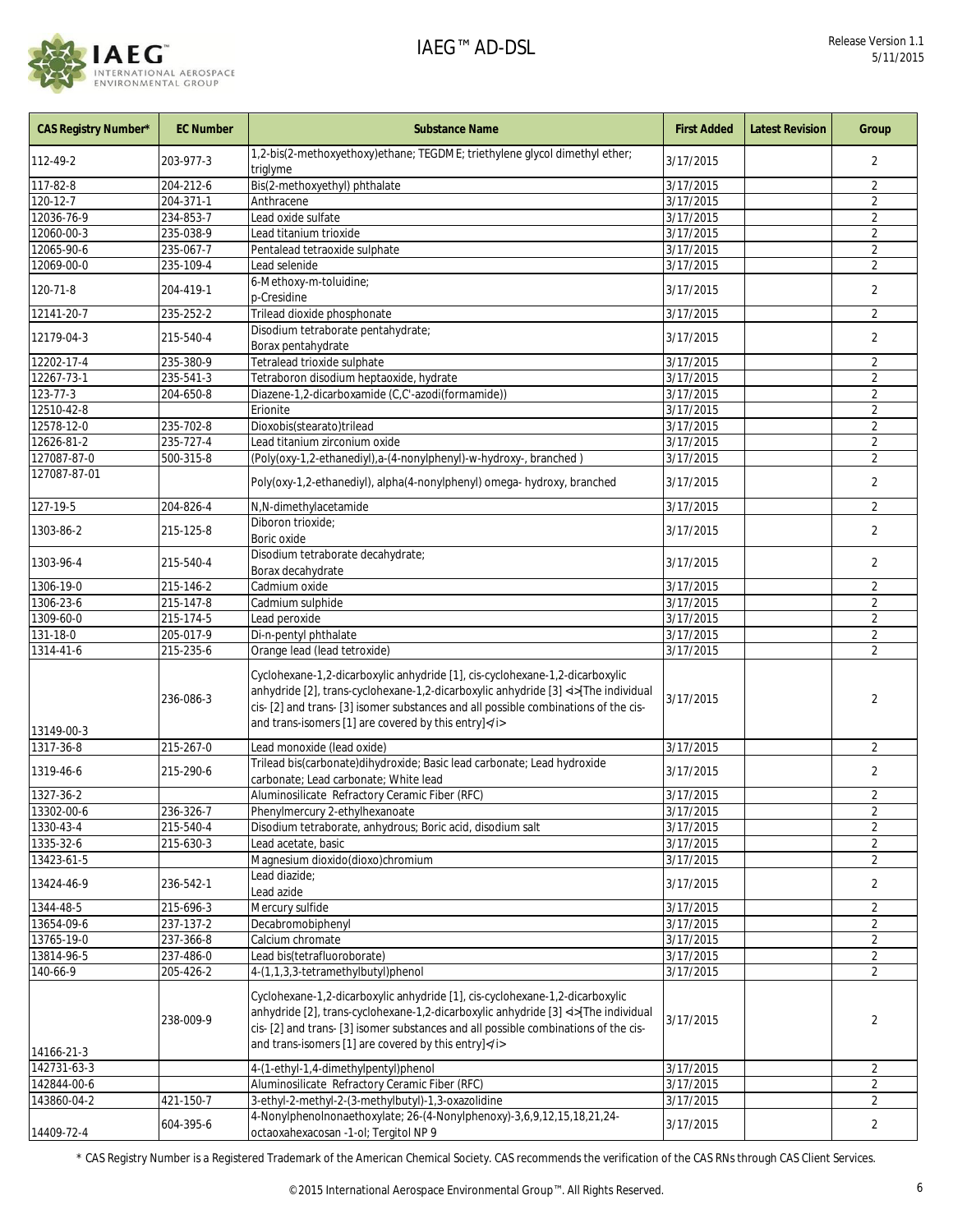

| CAS Registry Number* | <b>EC Number</b> | <b>Substance Name</b>                                                                                                                                                                                                                                                                                                                                                 | <b>First Added</b> | <b>Latest Revision</b> | Group          |
|----------------------|------------------|-----------------------------------------------------------------------------------------------------------------------------------------------------------------------------------------------------------------------------------------------------------------------------------------------------------------------------------------------------------------------|--------------------|------------------------|----------------|
| 14977-61-8           | 239-056-8        | Chromyl dichloride;<br>Chromic oxychloride                                                                                                                                                                                                                                                                                                                            | 3/17/2015          |                        | 2              |
| 15120-21-5           | 239-172-9        | Sodium perborate                                                                                                                                                                                                                                                                                                                                                      | 3/17/2015          |                        | $\overline{2}$ |
|                      |                  | Lead 2,4,6-trinitro-m-phenylene dioxide;                                                                                                                                                                                                                                                                                                                              |                    |                        |                |
| 15245-44-0           | 239-290-0        | Lead 2,4,6-trinitroresorcinoxide;<br>Lead styphnate                                                                                                                                                                                                                                                                                                                   | 3/17/2015          |                        | 2              |
| 15571-58-1           | 239-622-4        | 2-ethylhexyl 10-ethyl-4,4-dioctyl-7-oxo-8-oxa-3,5-dithia-4-stannatetradecanoate<br>(DOTE)                                                                                                                                                                                                                                                                             | 3/17/2015          |                        | 2              |
| 15606-95-8           | 427-700-2        | Triethyl arsenate                                                                                                                                                                                                                                                                                                                                                     | 3/17/2015          |                        | $\overline{2}$ |
| 15739-80-7           | 239-831-0        | Sulphuric acid lead salt                                                                                                                                                                                                                                                                                                                                              | 3/17/2015          |                        | $\overline{2}$ |
| 16400-50-3           |                  | 3,3',5,5'-Tetrabromobiphenyl                                                                                                                                                                                                                                                                                                                                          | 3/17/2015          |                        | $\overline{2}$ |
| 17404-66-9           | 241-427-4        | 4-(1-Methyloctyl)phenol                                                                                                                                                                                                                                                                                                                                               | 3/17/2015          |                        | 2              |
| 17570-76-2           | 401-750-5        | Lead(II) methanesulphonate                                                                                                                                                                                                                                                                                                                                            | 3/17/2015          |                        | $\overline{2}$ |
| 18540-29-9           |                  | Chromium Hexavelent                                                                                                                                                                                                                                                                                                                                                   | 3/17/2015          |                        | $\overline{2}$ |
| 186825-36-5          |                  | 4-(3,5-Dimethyl-3-heptyl)phenol                                                                                                                                                                                                                                                                                                                                       | 3/17/2015          |                        | $\overline{2}$ |
| 186825-39-8          |                  | 4-(2-Ethyl-1-methylhexyl)phenol                                                                                                                                                                                                                                                                                                                                       | 3/17/2015          |                        | $\overline{2}$ |
|                      |                  | Disodium 4-amino-3-[[4'-[(2,4-diaminophenyl)azo][1,1'-biphenyl]-4-yl]azo]-5-                                                                                                                                                                                                                                                                                          |                    |                        |                |
| 1937-37-7            | 217-710-3        | hydroxy-6-(phenylazo)naphtalene-2,7-disulphonate;                                                                                                                                                                                                                                                                                                                     | 3/17/2015          |                        | 2              |
|                      |                  | C.I. Direct Black 38                                                                                                                                                                                                                                                                                                                                                  |                    |                        |                |
|                      |                  | Hexahydromethylphthalic anhydride [1], Hexahydro-4-methylphthalic anhydride                                                                                                                                                                                                                                                                                           |                    |                        |                |
|                      |                  | [2], Hexahydro-1-methylphthalic anhydride [3], Hexahydro-3-methylphthalic                                                                                                                                                                                                                                                                                             |                    |                        |                |
| 19438-60-9           | 243-072-0        | anhydride [4] <i>[The individual isomers [2], [3] and [4] (including their cis- and</i>                                                                                                                                                                                                                                                                               | 3/17/2015          |                        | 2              |
|                      |                  | trans- stereo isomeric forms) and all possible combinations of the isomers [1] are                                                                                                                                                                                                                                                                                    |                    |                        |                |
|                      |                  | covered by this entry]                                                                                                                                                                                                                                                                                                                                                |                    |                        |                |
| 20427-84-3           | 243-816-4        | 2-(2-(p-Nonylphenoxy)ethoxy) ethanol                                                                                                                                                                                                                                                                                                                                  | 3/17/2015          |                        | $\overline{2}$ |
| 2058-94-8            | 218-165-4        | Henicosafluoroundecanoic acid                                                                                                                                                                                                                                                                                                                                         | 3/17/2015          |                        | $\overline{2}$ |
| 20636-48-0           |                  | 14-(4-nonylphenoxy)-3,6,9,12-tetraoxatetradecan-1-ol                                                                                                                                                                                                                                                                                                                  | 3/17/2015          |                        | $\overline{2}$ |
| 20837-86-9           | 244-073-9        | Lead cyanamidate                                                                                                                                                                                                                                                                                                                                                      | 3/17/2015          |                        | $\overline{2}$ |
| 2315-61-9            |                  | 2-[2-[4-(1,1,3,3-tetramethylbutyl)phenoxy]ethoxy]ethanol                                                                                                                                                                                                                                                                                                              | 3/17/2015          |                        | $\overline{2}$ |
| 2315-67-5            |                  | 2-[4-(1,1,3,3-tetramethylbutyl)phenoxy]ethanol                                                                                                                                                                                                                                                                                                                        | 3/17/2015          |                        | $\overline{2}$ |
| 2451-62-9            | 219-514-3        | 1,3,5-tris(oxiranylmethyl)-1,3,5-triazine-2,4,6(1H,3H,5H)-trione;<br><b>TGIC</b>                                                                                                                                                                                                                                                                                      | 3/17/2015          |                        | 2              |
| 2497-59-8            | 219-682-8        | 20-[4-(1,1,3,3-tetramethylbutyl)phenoxy]-3,6,9,12,15,18-hexaoxaicosan-1-ol                                                                                                                                                                                                                                                                                            | 3/17/2015          |                        | $\overline{2}$ |
| 25154-52-3           | 246-672-0        | Nonylphenol C6H4(OH)C9H19                                                                                                                                                                                                                                                                                                                                             | 3/17/2015          |                        | $\overline{2}$ |
| 25155-23-1           | 246-677-8        | Trixylyl phosphate                                                                                                                                                                                                                                                                                                                                                    | 3/17/2015          |                        | $\overline{2}$ |
| 2551-62-4            | 219-854-2        | Sulphur hexafluoride                                                                                                                                                                                                                                                                                                                                                  | 3/17/2015          |                        | 2              |
| 25550-51-0           | 247-094-1        | Hexahydromethylphthalic anhydride [1], Hexahydro-4-methylphthalic anhydride<br>[2], Hexahydro-1-methylphthalic anhydride [3], Hexahydro-3-methylphthalic<br>anhydride [4] <i>[The individual isomers [2], [3] and [4] (including their cis- and<br/>trans- stereo isomeric forms) and all possible combinations of the isomers [1] are<br/>covered by this entry]</i> | 3/17/2015          |                        | 2              |
| 2580-56-5            | 219-943-6        | [4-[[4-anilino-1-naphthyl][4-(dimethylamino)phenyl]methylene]cyclohexa-2,5-dien-<br>1-ylidene] dimethylammonium chloride (C.I. Basic Blue 26) [with > or = to 0.1% of<br>Michler's ketone (EC No. 202-027-5) or Michler's base (EC No. 202-959-2)]                                                                                                                    | 3/17/2015          |                        | $\overline{2}$ |
| 25808-74-6           | 247-278-1        | Lead hexafluorosilicate                                                                                                                                                                                                                                                                                                                                               | 3/17/2015          |                        | $\overline{2}$ |
| 25973-55-1           | 247-384-8        | 2-(2H-benzotriazol-2-yl)-4,6-ditertpentylphenol (UV-328)                                                                                                                                                                                                                                                                                                              | 3/17/2015          |                        | $\overline{2}$ |
| 26027-38-3           | 500-045-0        | p-Nonylphenol polyethylene glycol ether                                                                                                                                                                                                                                                                                                                               | 3/17/2015          |                        | $\overline{2}$ |
| 26543-97-5           | 247-770-6        | p-Isononylphenol                                                                                                                                                                                                                                                                                                                                                      | 3/17/2015          |                        | $\overline{2}$ |
| 26545-49-3           | 247-783-7        | Phenylmercury neodecanoate                                                                                                                                                                                                                                                                                                                                            | 3/17/2015          |                        | $\overline{2}$ |
| 26571-11-9           | 247-816-5        | (Nonylphenoxy)ethoxy]ethoxy]ethoxy]ethoxy]ethoxy]ethoxy]ethoxy]ethoxy]ethano 3/17/2015                                                                                                                                                                                                                                                                                |                    |                        | 2              |
| 27177-05-5           | 248-293-6        | Nonylphenol hepta(oxyethylene)ethanol                                                                                                                                                                                                                                                                                                                                 | 3/17/2015          |                        | 2              |
| 27942-26-3           |                  | alpha-(p-Nonylphenyl)-omega-hydroxypoly(oxyethylene                                                                                                                                                                                                                                                                                                                   | 3/17/2015          |                        | $\overline{2}$ |
| 27942-27-4           | 248-743-1        | 20-(4-nonylphenoxy)-3,6,9,12,15,18-hexaoxaicosan-1-ol                                                                                                                                                                                                                                                                                                                 | 3/17/2015          |                        | $\overline{2}$ |
| 27986-36-3           | 248-762-5        | nonylphenoxy ethanol                                                                                                                                                                                                                                                                                                                                                  | 3/17/2015          |                        | $\overline{2}$ |
| 301-04-2             | 206-104-4        | Lead di(acetate)                                                                                                                                                                                                                                                                                                                                                      | 3/17/2015          |                        | $\overline{2}$ |
| 302-01-2             | 206-114-9        | Hydrazine                                                                                                                                                                                                                                                                                                                                                             | 3/17/2015          |                        | $\overline{2}$ |
| 307-55-1             | 206-203-2        | Tricosafluorododecanoic acid                                                                                                                                                                                                                                                                                                                                          | 3/17/2015          |                        | $\overline{2}$ |
| 30784-30-6           | 250-339-5        | 4-(1,1- Dimethylheptyl)phenol                                                                                                                                                                                                                                                                                                                                         | 3/17/2015          |                        | 2              |
|                      |                  |                                                                                                                                                                                                                                                                                                                                                                       |                    |                        |                |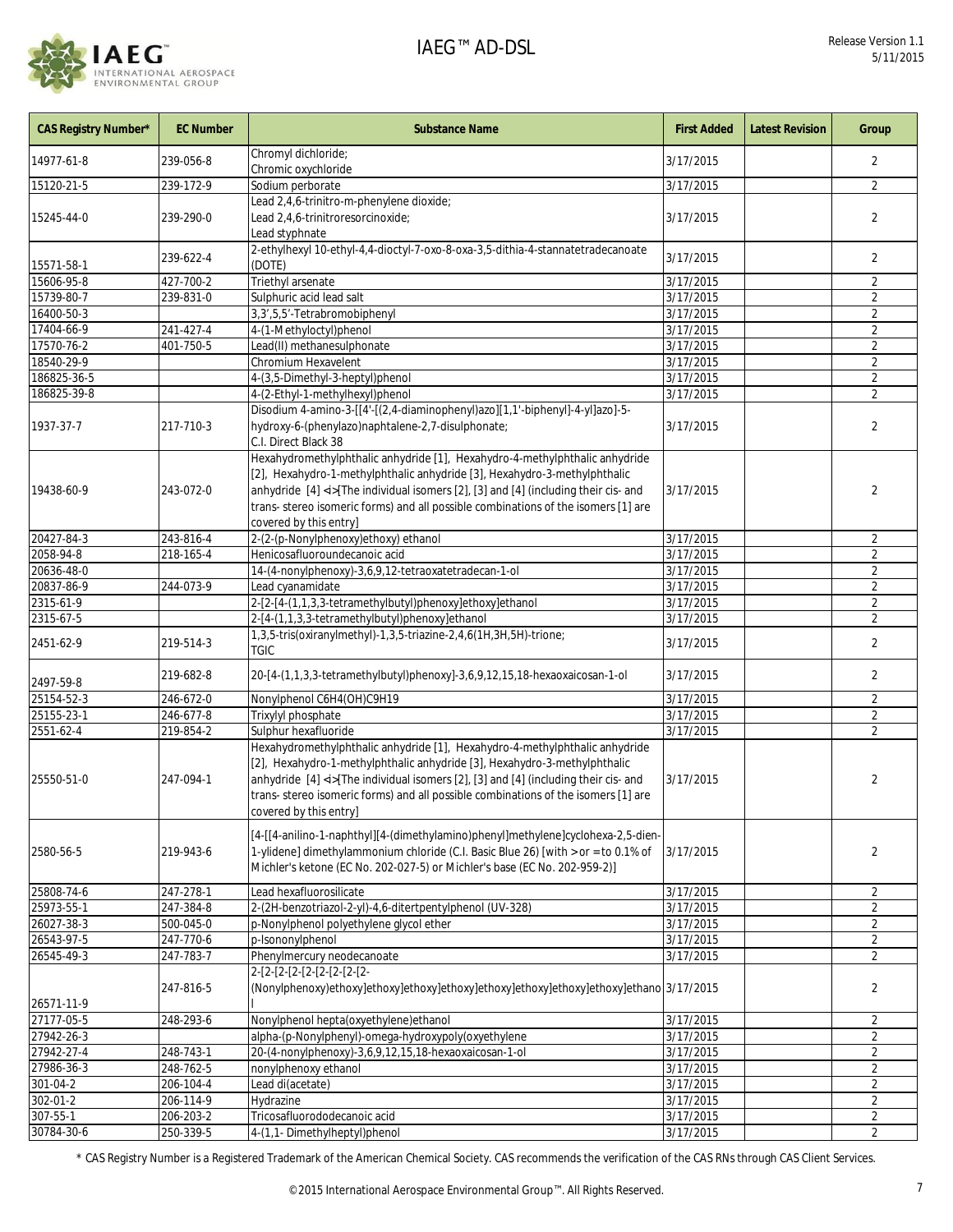

| CAS Registry Number* | <b>EC Number</b> | <b>Substance Name</b>                                                                                                                                                                                                                                                                                                                                                 | <b>First Added</b> | <b>Latest Revision</b> | Group          |
|----------------------|------------------|-----------------------------------------------------------------------------------------------------------------------------------------------------------------------------------------------------------------------------------------------------------------------------------------------------------------------------------------------------------------------|--------------------|------------------------|----------------|
| 31119-53-6           | 233-331-6        | Cadmium sulphate                                                                                                                                                                                                                                                                                                                                                      | 3/17/2015          |                        | 2              |
| 34166-38-6           |                  | 2-[2-[2-[2-[2-[2-(4-nonylphenoxy)ethoxy]ethoxy]ethoxy]ethoxy]ethoxy]ethanol                                                                                                                                                                                                                                                                                           | 3/17/2015          |                        | $\overline{2}$ |
| 3687-31-8            | 222-979-5        | Trilead diarsenate                                                                                                                                                                                                                                                                                                                                                    | 3/17/2015          |                        | $\overline{2}$ |
| 37205-87-1           | 609-346-2        | Poly(oxy-1,2-ethanediyl), alpha(isononylphenyl) omega-hydroxy                                                                                                                                                                                                                                                                                                         | 3/17/2015          |                        | $\overline{2}$ |
| 37251-69-7           |                  | Oxirane, methyl-, polymer with oxirane, mono(nonylphenyl) ether                                                                                                                                                                                                                                                                                                       | 3/17/2015          |                        | $\overline{2}$ |
| 37340-60-6           |                  | Nonylphenol ethoxylate                                                                                                                                                                                                                                                                                                                                                | 3/17/2015          |                        | $\overline{2}$ |
| 376-06-7             | 206-803-4        | Heptacosafluorotetradecanoic acid                                                                                                                                                                                                                                                                                                                                     | 3/17/2015          |                        | $\overline{2}$ |
| 38421-62-4           |                  | 2,3,4,5,6-Pentabromobiphenyl                                                                                                                                                                                                                                                                                                                                          | 3/17/2015          |                        | $\overline{2}$ |
| 3846-71-7            | 223-346-6        | 2-benzotriazol-2-yl-4,6-di-tert-butylphenol (UV-320)                                                                                                                                                                                                                                                                                                                  | 3/17/2015          |                        | $\overline{2}$ |
| 48122-14-1           | 256-356-4        | Hexahydromethylphthalic anhydride [1], Hexahydro-4-methylphthalic anhydride<br>[2], Hexahydro-1-methylphthalic anhydride [3], Hexahydro-3-methylphthalic<br>anhydride [4] <i>[The individual isomers [2], [3] and [4] (including their cis- and<br/>trans- stereo isomeric forms) and all possible combinations of the isomers [1] are<br/>covered by this entry]</i> | 3/17/2015          |                        | $\overline{2}$ |
| 50974-47-5           |                  | 2-propenoic acid 2-[2-[2-[2-(4-nonylphenoxy)ethoxy]ethoxy]ethoxy]ethyl ester; 2:<br>2-[2-[2-[2-(4-nonylphenoxy)ethoxy]ethoxy]ethoxy]ethyl prop-2-enoate                                                                                                                                                                                                               | 3/17/2015          |                        | 2              |
| 513-79-1             | 208-169-4        | Cobalt carbonate                                                                                                                                                                                                                                                                                                                                                      | 3/17/2015          |                        | $\overline{2}$ |
| 51404-69-4           | 257-175-3        | Acetic acid, lead salt, basic                                                                                                                                                                                                                                                                                                                                         | 3/17/2015          |                        | $\overline{2}$ |
| 521947-27-3          |                  | 4-(2,6-Dimethyl-2-heptyl)phenol                                                                                                                                                                                                                                                                                                                                       | 3/17/2015          |                        | $\overline{2}$ |
| 52427-13-1           | 257-907-1        | 4-(1-Ethyl-1-methylhexyl)phenol                                                                                                                                                                                                                                                                                                                                       | 3/17/2015          |                        | $\overline{2}$ |
| 548-62-9             | 208-953-6        | [4-[4,4'-bis(dimethylamino) benzhydrylidene]cyclohexa-2,5-dien-1-<br>ylidene]dimethylammonium chloride (C.I. Basic Violet 3) [with ≥ 0.1% of Michler's<br>ketone (EC No. 202-027-5) or Michler's base (EC No. 202-959-2)]                                                                                                                                             | 3/17/2015          |                        | $\overline{2}$ |
| $561 - 41 - 1$       | 209-218-2        | 4,4'-bis(dimethylamino)-4"-(methylamino)trityl alcohol <em>[with &gt; or = to 0.1%<br/>of Michler's ketone (EC No. 202-027-5) or Michler's base (EC No. 202-959-2)]</em>                                                                                                                                                                                              | 3/17/2015          |                        | 2              |
| $56 - 35 - 9$        | 200-268-0        | Bis(tributyltin) oxide (TBTO)                                                                                                                                                                                                                                                                                                                                         | 3/17/2015          |                        | $\overline{2}$ |
| 57110-29-9           | 260-566-1        | Hexahydromethylphthalic anhydride [1], Hexahydro-4-methylphthalic anhydride<br>[2], Hexahydro-1-methylphthalic anhydride [3], Hexahydro-3-methylphthalic<br>anhydride [4] <i>[The individual isomers [2], [3] and [4] (including their cis- and<br/>trans- stereo isomeric forms) and all possible combinations of the isomers [1] are<br/>covered by this entry]</i> | 3/17/2015          |                        | $\overline{2}$ |
| 573-58-0             | 209-358-4        | Disodium 3,3'-[[1,1'-biphenyl]-4,4'-diylbis(azo)]bis(4-aminonaphthalene-1-<br>sulphonate);<br>C.I. Direct Red 28                                                                                                                                                                                                                                                      | 3/17/2015          |                        | $\overline{2}$ |
| 59080-33-0           |                  | 2,4,6-Tribromobiphenyl                                                                                                                                                                                                                                                                                                                                                | 3/17/2015          |                        | $\overline{2}$ |
| 59080-34-1           |                  | 2,2',5-Tribromobiphenyl                                                                                                                                                                                                                                                                                                                                               | 3/17/2015          |                        | $\overline{2}$ |
| 59080-35-2           |                  | 2,3',5-Tribromobiphenyl                                                                                                                                                                                                                                                                                                                                               | 3/17/2015          |                        | 2              |
| 59080-36-3           |                  | 2,4',5-Tribromobiphenyl                                                                                                                                                                                                                                                                                                                                               | 3/17/2015          |                        | $\overline{2}$ |
| 59080-37-4           |                  | 2,2',5,5'-Tetrabromobiphenyl                                                                                                                                                                                                                                                                                                                                          | 3/17/2015          |                        | $\overline{c}$ |
| 59080-39-6           |                  | 2,2',4,5',6-Pentabromobiphenyl                                                                                                                                                                                                                                                                                                                                        | 3/17/2015          |                        | $\overline{2}$ |
| 592-05-2             | 209-742-1        | Lead cyanide                                                                                                                                                                                                                                                                                                                                                          | 3/17/2015          |                        | $\overline{2}$ |
| 592-85-8             | 209-773-0        | Mercuric potassium thiocyanate                                                                                                                                                                                                                                                                                                                                        | 3/17/2015          |                        | $\overline{2}$ |
| 59536-65-1           |                  | Polybrominated biphenyls                                                                                                                                                                                                                                                                                                                                              | 3/17/2015          |                        | $\overline{2}$ |
| 59589-92-3           |                  | 3,4,4',5-Tetrabromobiphenyl                                                                                                                                                                                                                                                                                                                                           | 3/17/2015          |                        | $\overline{2}$ |
| 59653-74-6           | 423-400-0        | 1,3,5-tris-[(2S and 2R)-2,3-epoxypropyl]-1,3,5-triazine-2,4,6-(1H,3H,5H)-trione                                                                                                                                                                                                                                                                                       | 3/17/2015          |                        | $\overline{2}$ |
| 598-63-0             | 209-943-4        | Lead carbonate                                                                                                                                                                                                                                                                                                                                                        | 3/17/2015          |                        | $\overline{2}$ |
| 60044-24-8           |                  | 2,2',4,5'-Tetrabromobiphenyl                                                                                                                                                                                                                                                                                                                                          | 3/17/2015          |                        | $\overline{2}$ |
| 60044-25-9           |                  | 2,2',5,6'-Tetrabromobiphenyl                                                                                                                                                                                                                                                                                                                                          | 3/17/2015          |                        | $\overline{2}$ |
| 60-09-3              | 200-453-6        | 4-aminoazobenzene;<br>4-phenylazoaniline                                                                                                                                                                                                                                                                                                                              | 3/17/2015          |                        | $\overline{2}$ |
| 605-50-5             | 210-088-4        | Diisopentylphthalate                                                                                                                                                                                                                                                                                                                                                  | 3/17/2015          |                        | 2              |
| $6080 - 56 - 4$      | 239-379-4        | Lead acetate                                                                                                                                                                                                                                                                                                                                                          | 3/17/2015          |                        | $\overline{2}$ |
| 62229-08-7           | 263-467-1        | Sulfurous acid, lead salt, dibasic                                                                                                                                                                                                                                                                                                                                    | 3/17/2015          |                        | $\overline{2}$ |
| 62-38-4              | 200-532-5        | Phenylmercury Acetate                                                                                                                                                                                                                                                                                                                                                 | 3/17/2015          |                        | $\overline{2}$ |
| 625-45-6             | 210-894-6        | Methoxyacetic acid                                                                                                                                                                                                                                                                                                                                                    | 3/17/2015          |                        | $\overline{2}$ |
| 629-14-1             | 211-076-1        | 1,2-diethoxyethane                                                                                                                                                                                                                                                                                                                                                    | 3/17/2015          |                        | $\overline{2}$ |
| 64258-02-2           |                  | 2,4,4',6-Tetrabromobiphenyl                                                                                                                                                                                                                                                                                                                                           | 3/17/2015          |                        | $\overline{2}$ |
| 64258-03-3           |                  | 2,4',6-Tribromobiphenyl                                                                                                                                                                                                                                                                                                                                               | 3/17/2015          |                        | 2              |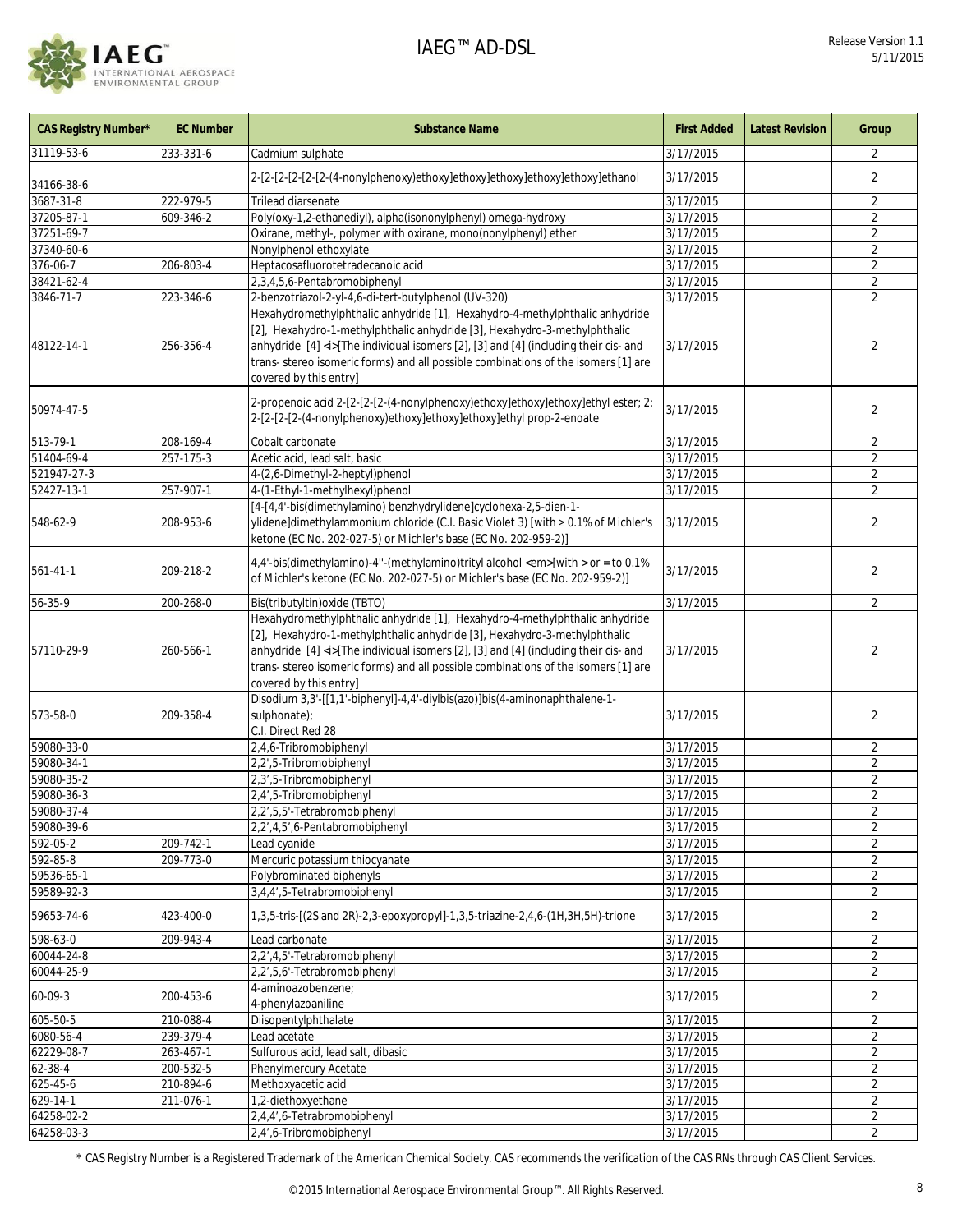

| <b>CAS Registry Number*</b> | <b>EC Number</b>       | <b>Substance Name</b>                                                                                                                                                                                                                                                                                                                       | <b>First Added</b>     | <b>Latest Revision</b> | Group                            |
|-----------------------------|------------------------|---------------------------------------------------------------------------------------------------------------------------------------------------------------------------------------------------------------------------------------------------------------------------------------------------------------------------------------------|------------------------|------------------------|----------------------------------|
| $64 - 67 - 5$               | 200-589-6              | Diethyl sulphate                                                                                                                                                                                                                                                                                                                            | 3/17/2015              |                        | 2                                |
| 6477-64-1                   | 229-335-2              | Lead dipicrate                                                                                                                                                                                                                                                                                                                              | 3/17/2015              |                        | $\overline{2}$                   |
| 65996-93-2                  | 266-028-2              | Pitch, coal tar, high-temp.;<br>Pitch:<br>[The residue from the distillation of high temperature coal tar. A black solid with<br>an approximate softening point from 30 °C to 180 °C (86 °F to 356 °F). Composed<br>primarily of a complex mixture of three or more membered condensed ring<br>aromatic hydrocarbons.]                      | 3/17/2015              |                        | 2                                |
| 66115-57-9                  |                        | 2,2',4,4'-Tetrabromobiphenyl                                                                                                                                                                                                                                                                                                                | 3/17/2015              |                        | $\overline{2}$                   |
| 6786-83-0                   | 229-851-8              | a,a-Bis[4-(dimethylamino)phenyl]-4 (phenylamino)naphthalene-1-methanol (C.I.<br>Solvent Blue 4) [with > or = 0.1% of Michler's ketone (EC No. 202-027-5) or<br>Michler's base (EC No. 202-959-2)]                                                                                                                                           | 3/17/2015              |                        | $\overline{2}$                   |
| 67888-96-4                  |                        | 2,2',4,5,5'-Pentabromobiphenyl                                                                                                                                                                                                                                                                                                              | 3/17/2015              |                        | $\overline{2}$                   |
| 68-12-2                     | 200-679-5              | N,N-dimethylformamide;<br>dimethyl formamide                                                                                                                                                                                                                                                                                                | 3/17/2015              |                        | 2                                |
| 683-18-1                    | 211-670-0              | Dibutyltin dichloride;<br>(DBTC)                                                                                                                                                                                                                                                                                                            | 3/17/2015              |                        | 2                                |
| 68412-54-4                  | 500-209-1              | Polyoxyethylene (9) nonylphenylether, branched                                                                                                                                                                                                                                                                                              | 3/17/2015              |                        | 2                                |
| 68515-42-4                  | 271-084-6              | 1,2-benzenedicarboxylic acid;<br>di-C7-11-branched and linear alkylesters                                                                                                                                                                                                                                                                   | 3/17/2015              |                        | 2                                |
| 68515-50-4                  | 271-093-5              | 1,2-Benzenedicarboxylic acid, dihexyl ester, branched and linear                                                                                                                                                                                                                                                                            | 3/17/2015              |                        | $\overline{2}$                   |
| 68784-75-8                  | 272-271-5              | Silicic acid (H2Si2O5), barium salt (1:1), lead-doped [with lead (Pb) content above<br>the applicable generic concentration limit for 'toxicity for reproduction' Repr. 1A<br>(CLP) or category 1 (DSD); the substance is a member of the group entry of lead<br>compounds, with index number 082-001-00-6 in Regulation (EC) No 1272/2008] | 3/17/2015              |                        | $\overline{2}$                   |
| 69011-06-9                  | 273-688-5              | [Phthalato(2-)]dioxotrilead                                                                                                                                                                                                                                                                                                                 | 3/17/2015              |                        | $\overline{2}$                   |
| $71 - 48 - 7$               | 200-755-8              | Cobalt acetate                                                                                                                                                                                                                                                                                                                              | 3/17/2015              |                        | $\overline{2}$                   |
| 71888-89-6                  | 276-158-1              | 1,2-benzenedicarboxylic acid;<br>di-C6-8-branched alkylesters, C7-rich                                                                                                                                                                                                                                                                      | 3/17/2015              |                        | $\overline{2}$                   |
| 72629-94-8                  | 276-745-2              | Pentacosafluorotridecanoic acid                                                                                                                                                                                                                                                                                                             | 3/17/2015              |                        | $\overline{2}$                   |
| 7311-27-5                   | 230-770-5              | 2-(2-(2-(p-Nonylphenoxy)ethoxy) ethoxy)ethoxy) ethanol                                                                                                                                                                                                                                                                                      | 3/17/2015              |                        | $\overline{2}$                   |
| 74114-77-5                  |                        | 2', 3, 4, 4', 5-Pentabromobiphenyl                                                                                                                                                                                                                                                                                                          | 3/17/2015              |                        | $\overline{2}$                   |
| 7439-92-1                   |                        | Lead                                                                                                                                                                                                                                                                                                                                        | 3/17/2015              |                        | $\overline{2}$                   |
| 7439-97-6                   | 231-106-7              | Mercury                                                                                                                                                                                                                                                                                                                                     | 3/17/2015              |                        | $\overline{2}$                   |
| 7440-43-9<br>7446-14-2      | 231-152-8<br>231-198-9 | Cadmium<br>Lead Sulphate                                                                                                                                                                                                                                                                                                                    | 3/17/2015<br>3/17/2015 |                        | $\overline{2}$<br>$\overline{2}$ |
| 7446-27-7                   | 231-205-5              | Trilead bis(orthophosphate)                                                                                                                                                                                                                                                                                                                 | 3/17/2015              |                        | $\overline{2}$                   |
| 7487-94-7                   | 231-299-8              | Mercuric chloride                                                                                                                                                                                                                                                                                                                           | 3/17/2015              |                        | $\overline{2}$                   |
| 75-12-7                     | 200-842-0              | Formamide                                                                                                                                                                                                                                                                                                                                   | 3/17/2015              |                        | $\overline{2}$                   |
| 75-56-9                     | 200-879-2              | Propylene oxide;<br>1,2-epoxypropane;<br>Methyloxirane                                                                                                                                                                                                                                                                                      | 3/17/2015              |                        | $\overline{2}$                   |
| $75 - 74 - 1$               | 200-897-0              | Tetramethyllead                                                                                                                                                                                                                                                                                                                             | 3/17/2015              |                        | 2                                |
| 7632-04-4                   | 231-556-4              | Sodium peroxometaborate                                                                                                                                                                                                                                                                                                                     | 3/17/2015              |                        | $\overline{2}$                   |
| 7646-79-9                   | 231-589-4              | Cobalt dichloride                                                                                                                                                                                                                                                                                                                           | 3/17/2015              |                        | $\overline{2}$                   |
| 77-09-8                     | 201-004-7              | Phenolphthalein                                                                                                                                                                                                                                                                                                                             | 3/17/2015              |                        | $\overline{2}$                   |
| 77102-82-0                  |                        | 3,3',4,4'-Tetrabromobiphenyl                                                                                                                                                                                                                                                                                                                | 3/17/2015              |                        | $\overline{2}$                   |
| 776297-69-9                 |                        | N-pentyl-isopentylphthalate                                                                                                                                                                                                                                                                                                                 | 3/17/2015              |                        | $\overline{2}$                   |
| $77 - 78 - 1$               | 201-058-1              | Dimethyl sulphate                                                                                                                                                                                                                                                                                                                           | 3/17/2015              |                        | $\overline{2}$                   |
| 7778-44-1                   | 231-904-5              | Calcium arsenate                                                                                                                                                                                                                                                                                                                            | 3/17/2015              |                        | $\overline{2}$                   |
| 7783-35-9<br>7783-46-2      | 231-992-5<br>231-998-8 | Mercury sulphate<br>Lead (II) fluoride                                                                                                                                                                                                                                                                                                      | 3/17/2015<br>3/17/2015 |                        | $\overline{2}$<br>$\overline{2}$ |
| 7784-40-9                   | 232-064-2              | Lead hydrogen arsenate                                                                                                                                                                                                                                                                                                                      | 3/17/2015              |                        | $\overline{2}$                   |
| 7790-79-6                   | 232-222-0              | Cadmium fluoride                                                                                                                                                                                                                                                                                                                            | 3/17/2015              |                        | 2                                |
| 77910-04-4                  |                        | 2,2',3,4,6-Pentabromobiphenyl                                                                                                                                                                                                                                                                                                               | 3/17/2015              |                        | $\overline{2}$                   |
| 78-00-2                     | 201-075-4              | Tetraethyllead                                                                                                                                                                                                                                                                                                                              | 3/17/2015              |                        | $\overline{2}$                   |
| 7803-57-8                   | 206-114-9              | Hydrazine                                                                                                                                                                                                                                                                                                                                   | 3/17/2015              |                        | 2                                |
| 79-06-1                     | 201-173-7              | Acrylamide;<br>Prop-2-enamide                                                                                                                                                                                                                                                                                                               | 3/17/2015              |                        | $\overline{2}$                   |
| 79-16-3                     | 201-182-6              | N-methylacetamide                                                                                                                                                                                                                                                                                                                           | $\frac{1}{3}$ /17/2015 |                        | $\overline{2}$                   |
| 8012-00-8                   | 232-382-1              | Pyrochlore, antimony lead yellow                                                                                                                                                                                                                                                                                                            | 3/17/2015              |                        | $\overline{2}$                   |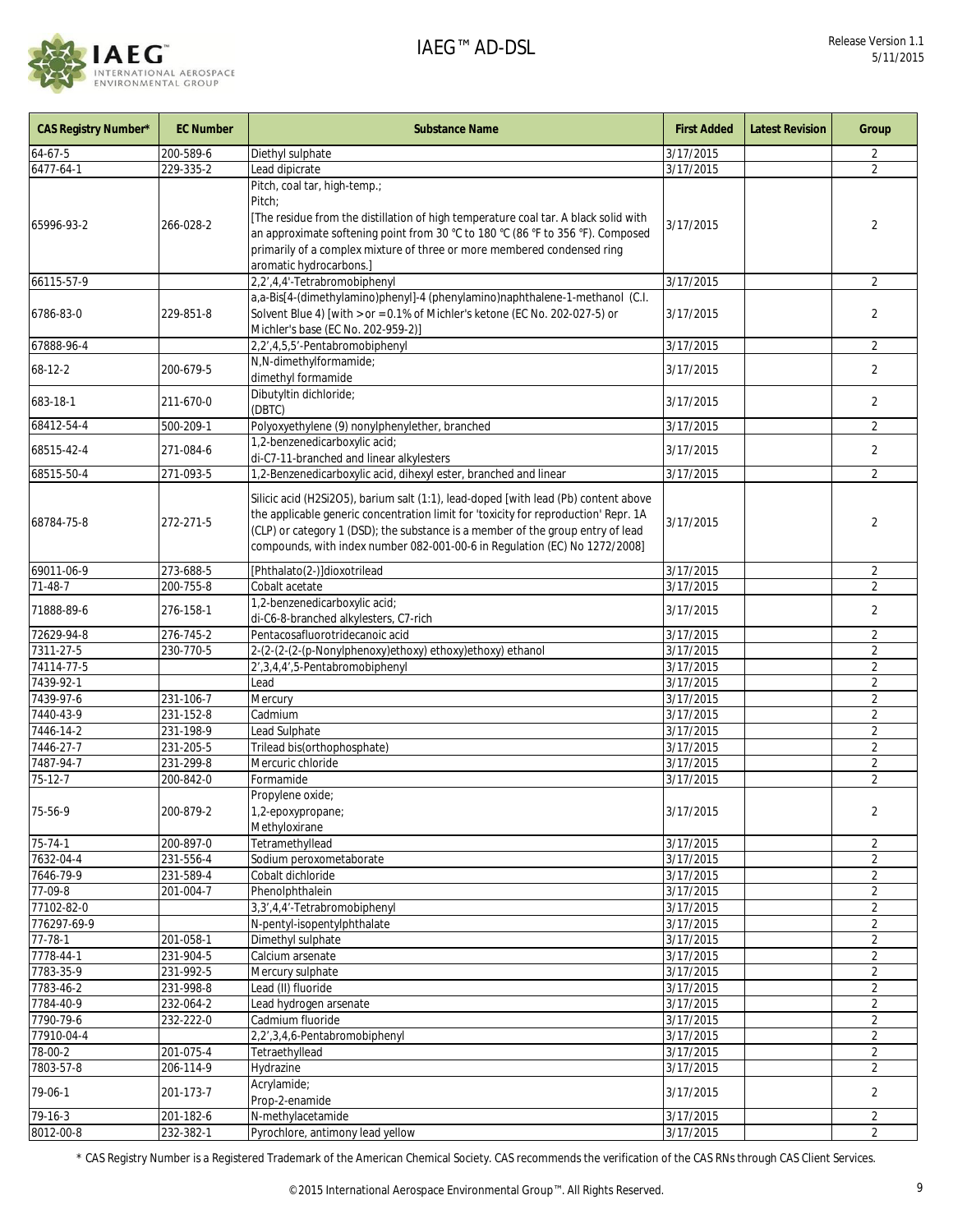

| <b>CAS Registry Number*</b> | <b>EC Number</b> | <b>Substance Name</b>                                                                                                                                                                                                                                                                                                                                                                                      | <b>First Added</b> | <b>Latest Revision</b> | Group          |
|-----------------------------|------------------|------------------------------------------------------------------------------------------------------------------------------------------------------------------------------------------------------------------------------------------------------------------------------------------------------------------------------------------------------------------------------------------------------------|--------------------|------------------------|----------------|
| 80274-92-6                  |                  | 2,2',4,5,6'-Pentabromobiphenyl                                                                                                                                                                                                                                                                                                                                                                             | 3/17/2015          |                        | 2              |
| 81397-99-1                  |                  | 2,2',4,4',5-Pentabromobiphenyl                                                                                                                                                                                                                                                                                                                                                                             | 3/17/2015          |                        | $\overline{2}$ |
| 838-88-0                    | 212-658-8        | 4,4'-methylenedi-o-toluidine                                                                                                                                                                                                                                                                                                                                                                               | 3/17/2015          |                        | $\overline{2}$ |
| 84303-45-7                  |                  | 2,3',4,4'-Tetrabromobiphenyl                                                                                                                                                                                                                                                                                                                                                                               | 3/17/2015          |                        | 2              |
| 84-75-3                     | 201-559-5        | Dihexyl phthalate                                                                                                                                                                                                                                                                                                                                                                                          | 3/17/2015          |                        | $\overline{2}$ |
| 84777-06-0                  | 284-032-2        | 1,2-benzenedicarboxylic acid, dipentylester, branched and linear                                                                                                                                                                                                                                                                                                                                           | 3/17/2015          |                        | $\overline{2}$ |
| 84852-15-3                  | 284-325-5        | 4-Nonylphenol, branched                                                                                                                                                                                                                                                                                                                                                                                    | 3/17/2015          |                        | $\overline{2}$ |
| 85-42-7                     | 201-604-9        | Cyclohexane-1,2-dicarboxylic anhydride [1], cis-cyclohexane-1,2-dicarboxylic<br>anhydride [2], trans-cyclohexane-1,2-dicarboxylic anhydride [3] <i>[The individual<br/>cis- [2] and trans- [3] isomer substances and all possible combinations of the cis-<br/>and trans-isomers [1] are covered by this entry]</i>                                                                                        | 3/17/2015          |                        | 2              |
| 872-50-4                    | 212-828-1        | N-methyl-2-pyrrolidone;<br>1-methyl-2-pyrrolidone                                                                                                                                                                                                                                                                                                                                                          | 3/17/2015          |                        | $\overline{2}$ |
| 88700-05-4                  |                  | 2,2',3,5',6-Pentabromobiphenyl                                                                                                                                                                                                                                                                                                                                                                             | 3/17/2015          |                        | $\overline{2}$ |
| 88-85-7                     | 201-861-7        | Dinoseb (ISO);<br>6-sec-butyl-2,4-dinitrophenol                                                                                                                                                                                                                                                                                                                                                            | 3/17/2015          |                        | $\overline{2}$ |
| 9002-93-1                   |                  | Polyethylene glycol p-(1,1,3,3-tetramethylbutyl)phenyl ether                                                                                                                                                                                                                                                                                                                                               | 3/17/2015          |                        | $\overline{2}$ |
| $90 - 04 - 0$               | 201-963-1        | 2-methoxyaniline;<br>o-anisidine                                                                                                                                                                                                                                                                                                                                                                           | 3/17/2015          |                        | $\overline{2}$ |
| 9016-45-9                   | 500-024-6        | Nonylphenolethoxylate                                                                                                                                                                                                                                                                                                                                                                                      | 3/17/2015          |                        | $\overline{2}$ |
| 9051-57-4                   | 618-573-6        | Ammonium salt of sulphated nonylphenol ethoxylate                                                                                                                                                                                                                                                                                                                                                          | 3/17/2015          |                        | $\overline{2}$ |
| 90640-80-5                  | 292-602-7        | Anthracene oil;<br>Anthracene oil:<br>[A complex combination of polycyclic aromatic hydrocarbons obtained from coal<br>tar having an approximate distillation range of 300 °C ot 400 °C (572 °F to 752 °F).<br>Composed primarily of phenanthrene, anthracene and carbazole.]                                                                                                                              | 3/17/2015          |                        | 2              |
| 90640-81-6                  | 292-603-2        | Anthracene oil, anthracene paste;<br>Anthracene Oil Fraction;<br>[The anthracene-rich solid obtained by the crystallization and centrifuging of<br>anthracene oil. It is composed primarily of anthracene, carbazole and<br>phenanthrene.                                                                                                                                                                  | 3/17/2015          |                        | $\overline{2}$ |
| 90640-82-7                  | 292-604-8        | Anthracene oil, anthracene-low;<br>Anthracene Oil Fraction;<br>[The oil remaining after the removal, by a crystallization process, of an anthracene-<br>rich solid (anthracene paste) from anthracene oil. It is composed primarily of two,<br>three and four membered aromatic compounds.]                                                                                                                | 3/17/2015          |                        | 2              |
| 90-94-8                     | 202-027-5        | 4,4'-bis(dimethylamino)benzophenone;<br>Michler's ketone                                                                                                                                                                                                                                                                                                                                                   | 3/17/2015          |                        | $\overline{2}$ |
| 91031-62-8                  | 292-966-7        | Fatty acids, C16-18, lead salts                                                                                                                                                                                                                                                                                                                                                                            | 3/17/2015          |                        | $\overline{2}$ |
| 91995-15-2                  | 295-275-9        | Anthracene oil, anthracene paste, anthracene fraction;<br>Anthracene Oil Fraction;<br>[A complex combination of hydrocarbons from the distillation of anthracene<br>obtained by the crystallization of anthracene oil from bituminous high temperature<br>tar and boiling in the range of 330°C to 350°C (626°F to 662°F). It contains chiefly<br>anthracene, carbazole and phenanthrene.]                 | 3/17/2015          |                        | $\overline{2}$ |
| 91995-17-4                  | 295-278-5        | Anthracene oil, anthracene paste, distn. lights;<br>Anthracene Oil Fraction;<br>[A complex combination of hydrocarbons from the distillation of anthracene<br>obtained by crystallization of anthracene oil from bituminous high temperature tar<br>and boiling in the range of approximately 290°C to 340°C (554°F to 644°F). It<br>contains chiefly trinuclear aromatics and their dihydro derivatives.] | 3/17/2015          |                        | 2              |
| 92-67-1                     | 202-177-1        | Biphenyl-4-ylamine;<br>Xenylamine;<br>4-aminobiphenyl                                                                                                                                                                                                                                                                                                                                                      | 3/17/2015          |                        | $\overline{2}$ |
| 95-53-4                     | 202-429-0        | o-toluidine;<br>2-aminotoluene                                                                                                                                                                                                                                                                                                                                                                             | 3/17/2015          |                        | 2              |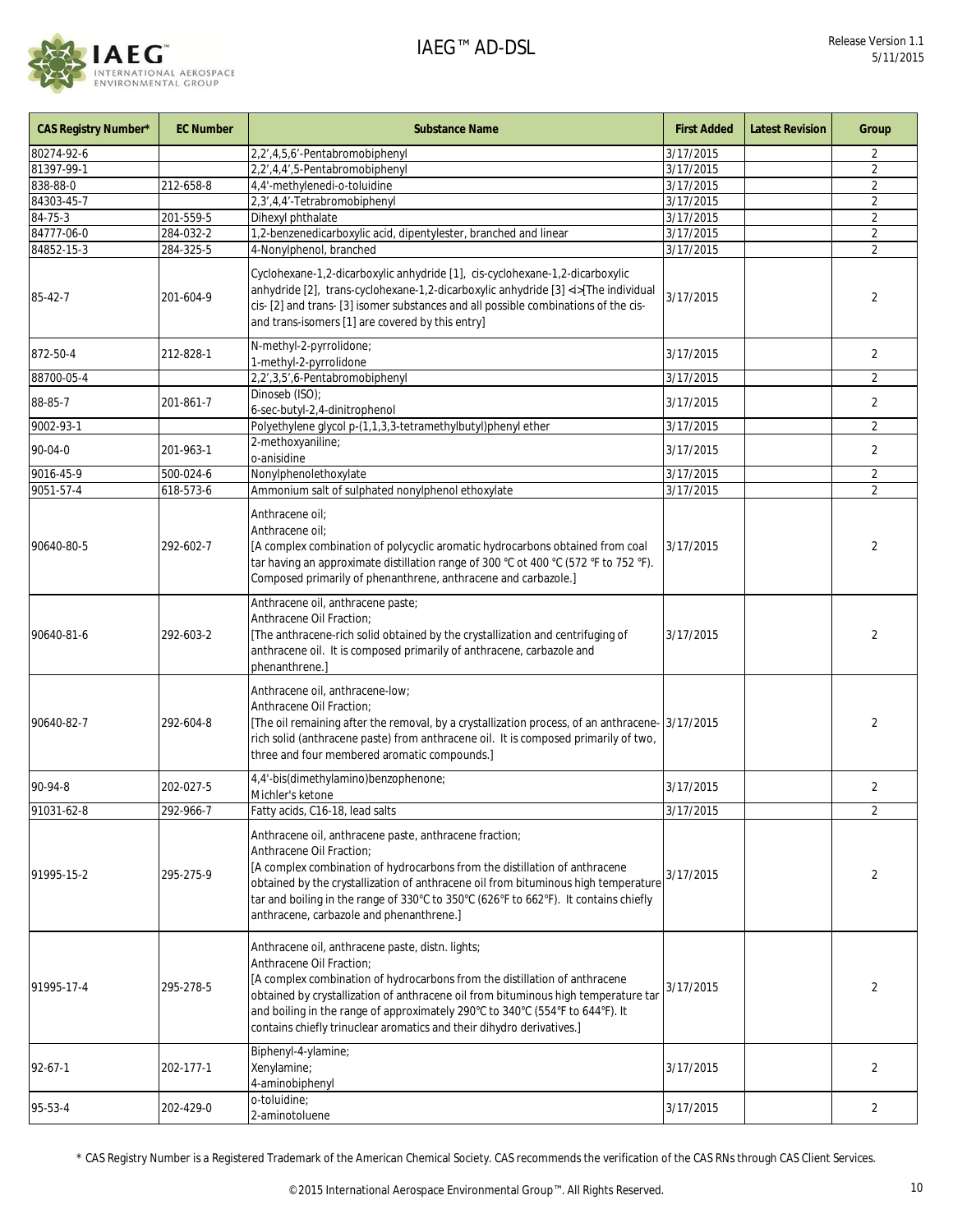

| <b>CAS Registry Number*</b> | <b>EC Number</b> | <b>Substance Name</b>                                                                                                                                                                                                                                                   | <b>First Added</b>     | <b>Latest Revision</b> | Group          |
|-----------------------------|------------------|-------------------------------------------------------------------------------------------------------------------------------------------------------------------------------------------------------------------------------------------------------------------------|------------------------|------------------------|----------------|
| 95-80-7                     | 202-453-1        | 4-methyl-m-phenylenediamine;<br>2,4-toluenediamine                                                                                                                                                                                                                      | 3/17/2015              |                        | $\overline{2}$ |
|                             |                  | Ethylene thiourea;                                                                                                                                                                                                                                                      |                        |                        |                |
| 96-45-7                     | 202-506-9        | Imidazolidine-2-thione;                                                                                                                                                                                                                                                 | 3/17/2015              |                        | 2              |
|                             |                  | 2-imidazoline-2-thiol                                                                                                                                                                                                                                                   |                        |                        |                |
| 96551-70-1                  |                  | 2,3,4,4',5-Pentabromobiphenyl                                                                                                                                                                                                                                           | 3/17/2015              |                        | $\overline{2}$ |
| 97038-95-4                  |                  | 2,2',4,6'-Tetrabromobiphenyl                                                                                                                                                                                                                                            | 3/17/2015              |                        | $\overline{2}$ |
| 97038-96-5                  |                  | 2,2',6,6'-Tetrabromobiphenyl                                                                                                                                                                                                                                            | 3/17/2015              |                        | $\overline{2}$ |
|                             |                  |                                                                                                                                                                                                                                                                         |                        |                        |                |
| 97038-97-6                  |                  | 2,2',4,4',6-Pentabromobiphenyl                                                                                                                                                                                                                                          | $\frac{1}{3}$ /17/2015 |                        | $\overline{2}$ |
| 97038-98-7                  |                  | 3,3',4,5'-Tetrabromobiphenyl                                                                                                                                                                                                                                            | 3/17/2015              |                        | $\overline{2}$ |
| 97063-75-7                  |                  | 2,2',4,6,6'-Pentabromobiphenyl                                                                                                                                                                                                                                          | 3/17/2015              |                        | 2              |
|                             |                  | 4-o-tolylazo-o-toluidine;                                                                                                                                                                                                                                               |                        |                        |                |
|                             |                  | 4-amino-2',3-dimethylazobenzene;                                                                                                                                                                                                                                        |                        |                        |                |
| 97-56-3                     | 202-591-2        | fast garnet GBC base;                                                                                                                                                                                                                                                   | 3/17/2015              |                        | $\overline{2}$ |
|                             |                  | AAT;                                                                                                                                                                                                                                                                    |                        |                        |                |
|                             |                  | o-aminoazotoluene                                                                                                                                                                                                                                                       |                        |                        |                |
|                             |                  | Refractory Ceramic Fibres: [Man-made vitreous (silicate) fibres with random                                                                                                                                                                                             |                        |                        |                |
|                             |                  | orientation with alkaline oxide and alkali earth oxide (Na2O+K2O+CaO+ MgO+BaO) 3/17/2015                                                                                                                                                                                |                        |                        | 2              |
|                             |                  | content less or equal to 18 % by weight]                                                                                                                                                                                                                                |                        |                        |                |
|                             |                  | Lead compounds                                                                                                                                                                                                                                                          | 3/17/2015              |                        | 2              |
|                             |                  | Mercury Compounds                                                                                                                                                                                                                                                       | 3/17/2015              |                        | $\overline{2}$ |
|                             |                  | Polybrominated Biphenyls                                                                                                                                                                                                                                                | 3/17/2015              |                        | $\overline{2}$ |
|                             |                  | Cadmium compounds                                                                                                                                                                                                                                                       | 3/17/2015              |                        | $\overline{2}$ |
|                             |                  | Chromium VI compounds                                                                                                                                                                                                                                                   | 3/17/2015              |                        | $\overline{2}$ |
|                             |                  | Polybrominated Diphenyl Ethers                                                                                                                                                                                                                                          | 3/17/2015              |                        | 2              |
|                             |                  | Reaction mass of 2-ethylhexyl 10-ethyl-4,4-dioctyl-7-oxo-8-oxa-3,5-dithia-4-<br>stannatetradecanoate and 2-ethylhexyl 10-ethyl-4-[[2-[(2-ethylhexyl)oxy]-2-<br>oxoethyl]thio]-4-octyl-7-oxo-8-oxa-3,5-dithia-4-stannatetradecanoate (reaction<br>mass of DOTE and MOTE) | 3/17/2015              |                        | 2              |
| $100 - 02 - 7$              | 202-811-7        | 4-Nitrophenol                                                                                                                                                                                                                                                           | 3/17/2015              |                        | 3              |
| 10028-18-9                  | 233-071-3        | Nickel difluoride                                                                                                                                                                                                                                                       | 3/17/2015              |                        | 3              |
| $100 - 41 - 4$              | 202-849-4        | Ethylbenzene                                                                                                                                                                                                                                                            | 3/17/2015              |                        | 3              |
| 100-42-5                    | 202-851-5        | Styrene                                                                                                                                                                                                                                                                 | 3/17/2015              |                        | 3              |
| 10043-92-2                  | 233-146-0        | Radon-222 and its decay products                                                                                                                                                                                                                                        | 3/17/2015              |                        | $\overline{3}$ |
| 100-63-0                    | 202-873-5        | Phenylhydrazine                                                                                                                                                                                                                                                         | 3/17/2015              |                        | 3              |
| 10102-43-9                  | 233-271-0        | Nitric oxide                                                                                                                                                                                                                                                            | 3/17/2015              |                        | 3              |
| 10102-44-0                  | 233-272-6        | Nitrogen dioxide                                                                                                                                                                                                                                                        | 3/17/2015              |                        | 3              |
| 101-37-1                    | 202-936-7        | Triallyl cyanurate                                                                                                                                                                                                                                                      | 3/17/2015              |                        | 3              |
| 101-68-8                    | 202-966-0        | 4,4-methylenediphenyl diisocyanate                                                                                                                                                                                                                                      | 3/17/2015              |                        | 3              |
| 102-71-6                    | 203-049-8        | 2,2',2"-nitrilotriethanol                                                                                                                                                                                                                                               | 3/17/2015              |                        | 3              |
| 10290-12-7                  | 233-644-8        | Copper arsenite                                                                                                                                                                                                                                                         | 3/17/2015              |                        | 3              |
| $103 - 23 - 1$              | 203-090-1        | Bis(2-ethylhexyl) adipate                                                                                                                                                                                                                                               | 3/17/2015              |                        | 3              |
| 10332-33-9                  | 231-556-4        | Perboric acid (H3BO2(O2)), monosodium salt, monohydrate                                                                                                                                                                                                                 | 3/17/2015              |                        | 3              |
|                             |                  |                                                                                                                                                                                                                                                                         |                        |                        |                |
| 103-33-3                    | 203-102-5        | Azobenzene<br>Trinickel bis(orthophosphate)                                                                                                                                                                                                                             | 3/17/2015              |                        | 3              |
| 10381-36-9                  | 233-844-5        |                                                                                                                                                                                                                                                                         | 3/17/2015              |                        | 3              |
| 10486-00-7                  | 231-556-4        | Perboric acid (HBO(O2)), sodium salt, tetrahydrate                                                                                                                                                                                                                      | 3/17/2015              |                        | 3              |
| 105024-66-6                 | 405-020-7        | (4-ethoxyphenyl)(3-(4-fluoro-3-phenoxyphenyl)propyl)dimethylsilane                                                                                                                                                                                                      | 3/17/2015              |                        | 3              |
| $106 - 42 - 3$              | 203-396-5        | p-xylene                                                                                                                                                                                                                                                                | 3/17/2015              |                        | 3              |
| 106-46-7                    | 203-400-5        | p-Dichlorobenzene                                                                                                                                                                                                                                                       | 3/17/2015              |                        | 3              |
| 106-47-8                    | 203-401-0        | 4-chloroaniline                                                                                                                                                                                                                                                         | 3/17/2015              |                        | 3              |
| 106-89-8                    | 203-439-8        | 1-chloro-2,3-epoxypropane                                                                                                                                                                                                                                               | 3/17/2015              |                        | 3              |
| 106-93-4                    | 203-444-5        | 1,2-dibromoethane                                                                                                                                                                                                                                                       | 3/17/2015              |                        | 3              |
| 106-99-0                    | 203-450-8        | 1,3-butadiene;<br>buta-1,3-diene                                                                                                                                                                                                                                        | 3/17/2015              |                        | 3              |
| 107-02-8                    | 203-453-4        | Acrolein                                                                                                                                                                                                                                                                | 3/17/2015              |                        | 3              |
| 107-13-1                    | 203-466-5        | Acrylonitrile                                                                                                                                                                                                                                                           | 3/17/2015              |                        | 3              |
|                             |                  | Chlormethyl methyl ether;                                                                                                                                                                                                                                               |                        |                        |                |
| 107-30-2                    | 203-480-1        | Chlorodimethyl ether                                                                                                                                                                                                                                                    | 3/17/2015              |                        | 3              |
| 108225-03-2                 | 402-060-7        | (6-(4-hydroxy-3-(2-methoxyphenylazo)-2-sulfonato-7-naphthylamino)-1,3,5-triazin-<br>2,4-diyl)bis[(amino-1-methylethyl)ammonium] formate                                                                                                                                 | 3/17/2015              |                        | 3              |
| 108-38-3                    | 203-576-3        | m-xylene                                                                                                                                                                                                                                                                | 3/17/2015              |                        | 3              |
| 108-70-3                    | 203-608-6        | 1,3,5-trichlorobenzene                                                                                                                                                                                                                                                  | 3/17/2015              |                        | 3              |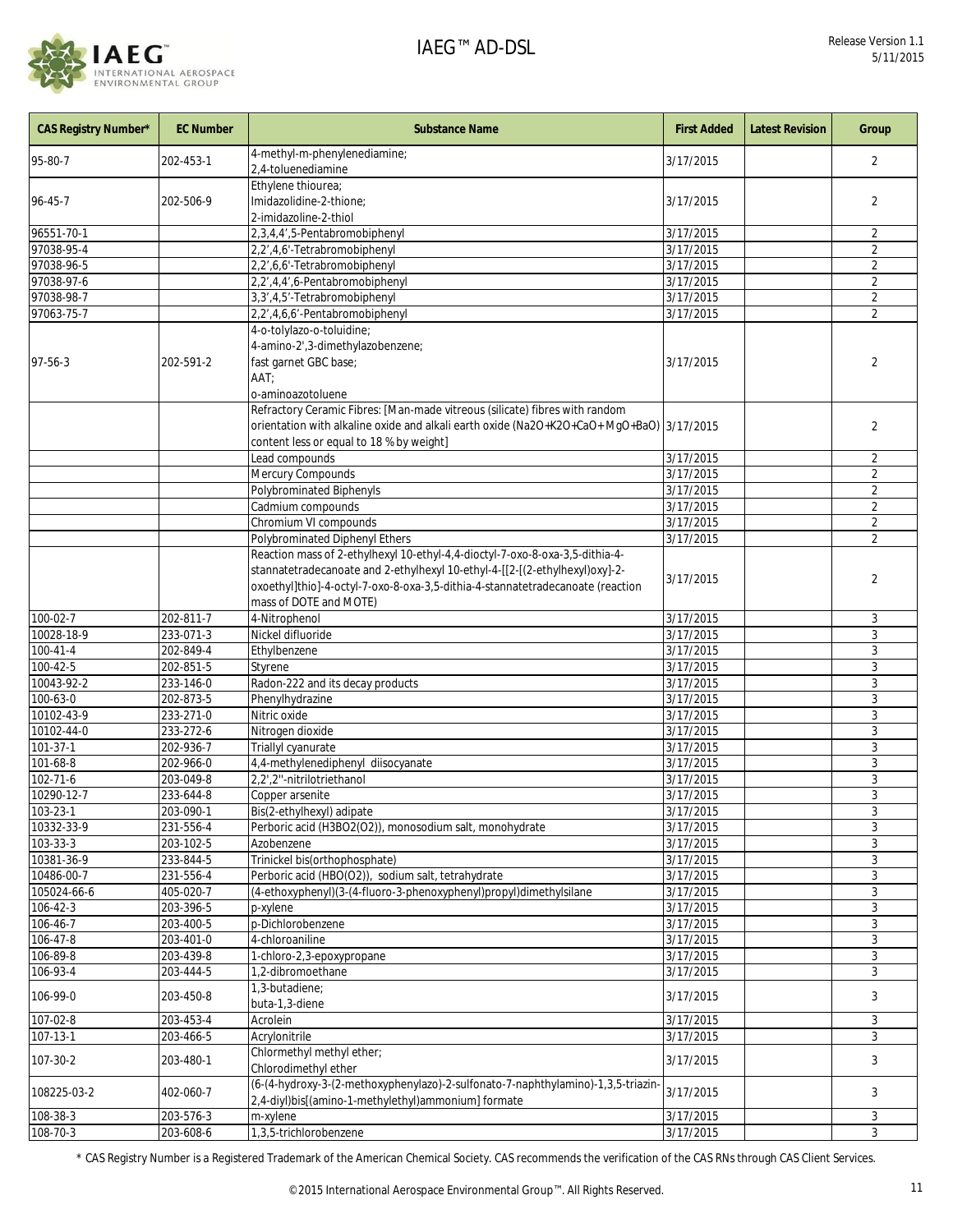

| <b>CAS Registry Number*</b> | <b>EC Number</b> | <b>Substance Name</b>                                                                                                                                                                                     | <b>First Added</b>     | <b>Latest Revision</b> | Group |
|-----------------------------|------------------|-----------------------------------------------------------------------------------------------------------------------------------------------------------------------------------------------------------|------------------------|------------------------|-------|
| 108-88-3                    | 203-625-9        | Toluene                                                                                                                                                                                                   | 3/17/2015              |                        | 3     |
| 110-49-6                    | 203-772-9        | 2-methoxyethyl acetate;<br>methylglycol acetate                                                                                                                                                           | 3/17/2015              |                        | 3     |
| 110-82-7                    | 203-806-2        | Cyclohexane                                                                                                                                                                                               | 3/17/2015              |                        | 3     |
| 11099-02-8                  | 234-323-5        | Nickel oxide                                                                                                                                                                                              | 3/17/2015              |                        | 3     |
| 11113-75-0                  | 234-349-7        | Nickel sulfide                                                                                                                                                                                            | 3/17/2015              |                        | 3     |
| 11132-10-8                  |                  | Nickel potassium fluoride                                                                                                                                                                                 | 3/17/2015              |                        | 3     |
| 11138-47-9                  | 234-390-0        | Perboric acid, sodium salt                                                                                                                                                                                | 3/17/2015              |                        | 3     |
| $111 - 41 - 1$              | 203-867-5        | 2-(2-aminoethylamino)ethanol;<br>(AEEA)                                                                                                                                                                   | 3/17/2015              |                        | 3     |
| 1116-54-7                   | 214-237-4        | 2,2'-(nitrosoimino)bisethanol                                                                                                                                                                             | 3/17/2015              |                        | 3     |
| 111-76-2                    | 203-905-0        | 2-butoxyethanol                                                                                                                                                                                           | 3/17/2015              |                        | 3     |
| $111 - 77 - 3$              | 203-906-6        | 2-(2-Methoxyethoxy)ethanol                                                                                                                                                                                | 3/17/2015              |                        | 3     |
| 1118-14-5                   |                  | Trimethyltin acetate                                                                                                                                                                                      | 3/17/2015              |                        | 3     |
| 1120-71-4                   | 214-317-9        | 1,3-propanesultone;                                                                                                                                                                                       | 3/17/2015              |                        | 3     |
|                             |                  | 1,2-oxathiolane 2,2-dioxide                                                                                                                                                                               |                        |                        |       |
| 112-34-5                    | 203-961-6        | Diethylene glycol monobutyl ether                                                                                                                                                                         | 3/17/2015              |                        | 3     |
| 117-84-0                    | 204-214-7        | Di-n-octyl phthalate                                                                                                                                                                                      | 3/17/2015              |                        | 3     |
|                             |                  | A mixture of: disodium (6-(4-anisidino)-3- sulfonato-2-(3,5-dinitro-2-                                                                                                                                    |                        |                        |       |
| 118685-33-9                 | 405-665-4        | oxidophenylazo)-1- naphtholato)(1-(5-chloro-2-oxidophenylazo)-2-<br>naphtholato)chromate(1-); trisodium bis(6-(4-anisidino)-3-sulfonato-2- (3,5-<br>dinitro-2-oxidophenylazo)-1-naphthola-to)chromate(1-) | 3/17/2015              |                        | 3     |
| 119738-06-6                 | 414-200-4        | (±) Tetrahydrofurfuryl (R)-2-[4-(6-chloroquinoxalin-2-yloxy)phenyloxy]propionate                                                                                                                          | 3/17/2015              |                        | 3     |
| 119-90-4                    | 204-355-4        | 3,3'-dimethoxybenzidine;<br>o-dianisidine                                                                                                                                                                 | 3/17/2015              |                        | 3     |
| 119-93-7                    | 204-358-0        | 4,4'-bi-o-toluidine                                                                                                                                                                                       | 3/17/2015              |                        | 3     |
| 12001-28-4                  |                  | Asbestos fibres - Crocidolite                                                                                                                                                                             | 3/17/2015              |                        | 3     |
| 12001-29-5                  |                  | Asbestos fibres - Chrysotile                                                                                                                                                                              | 3/17/2015              |                        | 3     |
| 12007-01-1                  | 234-494-6        | Dinickel boride                                                                                                                                                                                           | 3/17/2015              |                        | 3     |
| 12031-65-1                  |                  | Lithium nickel dioxide                                                                                                                                                                                    | 3/17/2015              |                        | 3     |
| 12035-36-8                  | 234-823-3        | Nickel dioxide                                                                                                                                                                                            | 3/17/2015              |                        | 3     |
| 12035-64-2                  | 234-828-0        | Dinickel phosphide                                                                                                                                                                                        | 3/17/2015              |                        | 3     |
| 12035-72-2                  | 234-829-6        | Trinickel disulfide; Nickel subsulfide                                                                                                                                                                    | 3/17/2015              |                        | 3     |
| 12044-55-2                  | 234-956-7        | Zinc arsenide                                                                                                                                                                                             | 3/17/2015              |                        | 3     |
| 12054-48-7                  | 235-008-5        | Nickel dihydroxide                                                                                                                                                                                        | 3/17/2015              |                        | 3     |
| 12070-12-1                  | 235-123-0        | Cobalt metal with tungsten carbide                                                                                                                                                                        | 3/17/2015              |                        | 3     |
| 120-80-9                    | 204-427-5        | Benzene-1,2-diol                                                                                                                                                                                          | 3/17/2015              |                        | 3     |
| 120-82-1                    | 204-428-0        | Trichlorobenzene                                                                                                                                                                                          | 3/17/2015              |                        | 3     |
| 12125-01-8                  | 235-185-9        | Ammonium fluoride                                                                                                                                                                                         | 3/17/2015              |                        | 3     |
| 12172-73-5                  |                  | Asbestos fibres - Amosite<br>1,3,4,6,7,8-Hexahydro-                                                                                                                                                       | 3/17/2015              |                        | 3     |
| 1222-05-5                   | 214-946-9        | $4,6,6,7,8,8,-$<br>hexamethylcyclopenta [g]-2- benzopyran (HHCB)                                                                                                                                          | 3/17/2015              |                        | 3     |
| 122-60-1                    | 204-557-2        | Phenyl glycidyl ether;<br>2,3-epoxypropyl phenyl ether;<br>1,2-epoxy-3-phenoxypropane                                                                                                                     | 3/17/2015              |                        | 3     |
| 122-66-7                    | 204-563-5        | Hydrazobenzene;<br>1,2-diphenylhydrazine                                                                                                                                                                  | 3/17/2015              |                        | 3     |
| 123-31-9                    | 204-617-8        | 1,4-Benzenediol                                                                                                                                                                                           | 3/17/2015              |                        | 3     |
| $123 - 39 - 7$              | 204-624-6        | N-methylformamide                                                                                                                                                                                         | 3/17/2015              |                        | 3     |
| 124-48-1                    | 204-704-0        | Dibromochloromethane                                                                                                                                                                                      | 3/17/2015              |                        | 3     |
| 124-63-0                    | 204-706-1        | Methane sulfonyl chloride                                                                                                                                                                                 | 3/17/2015              |                        | 3     |
| 12607-70-4                  | 235-715-9        | [Carbonato(2-)] tetrahydroxytrinickel                                                                                                                                                                     | 3/17/2015              |                        | 3     |
| 126-72-7                    | 204-799-9        | Tris(2,3-dibromopropyl) phosphate                                                                                                                                                                         | 3/17/2015              |                        | 3     |
| 126-99-8                    | 204-818-0        | Chloroprene (stabilised);<br>2-chlorobuta-1,3-diene (stabilised)                                                                                                                                          | 3/17/2015              |                        | 3     |
| 127-18-4                    | 204-825-9        | Tetrachloroethylene (Perchloroethylene)                                                                                                                                                                   | $\frac{1}{3}$ /17/2015 |                        | 3     |
| 13010-47-4                  | 235-859-2        | 1-(2-Chloroethyl)-3-cyclohexyl-1-nitrosourea (CCNU)                                                                                                                                                       | 3/17/2015              |                        | 3     |
| 1303-00-0                   | 215-114-8        | Gallium arsenide                                                                                                                                                                                          | 3/17/2015              |                        | 3     |
| 1304-56-9                   | 215-133-1        | Beryllium oxide                                                                                                                                                                                           | 3/17/2015              |                        | 3     |
| 13138-45-9                  | 236-068-5        | Nickel dinitrate                                                                                                                                                                                          | 3/17/2015              |                        | 3     |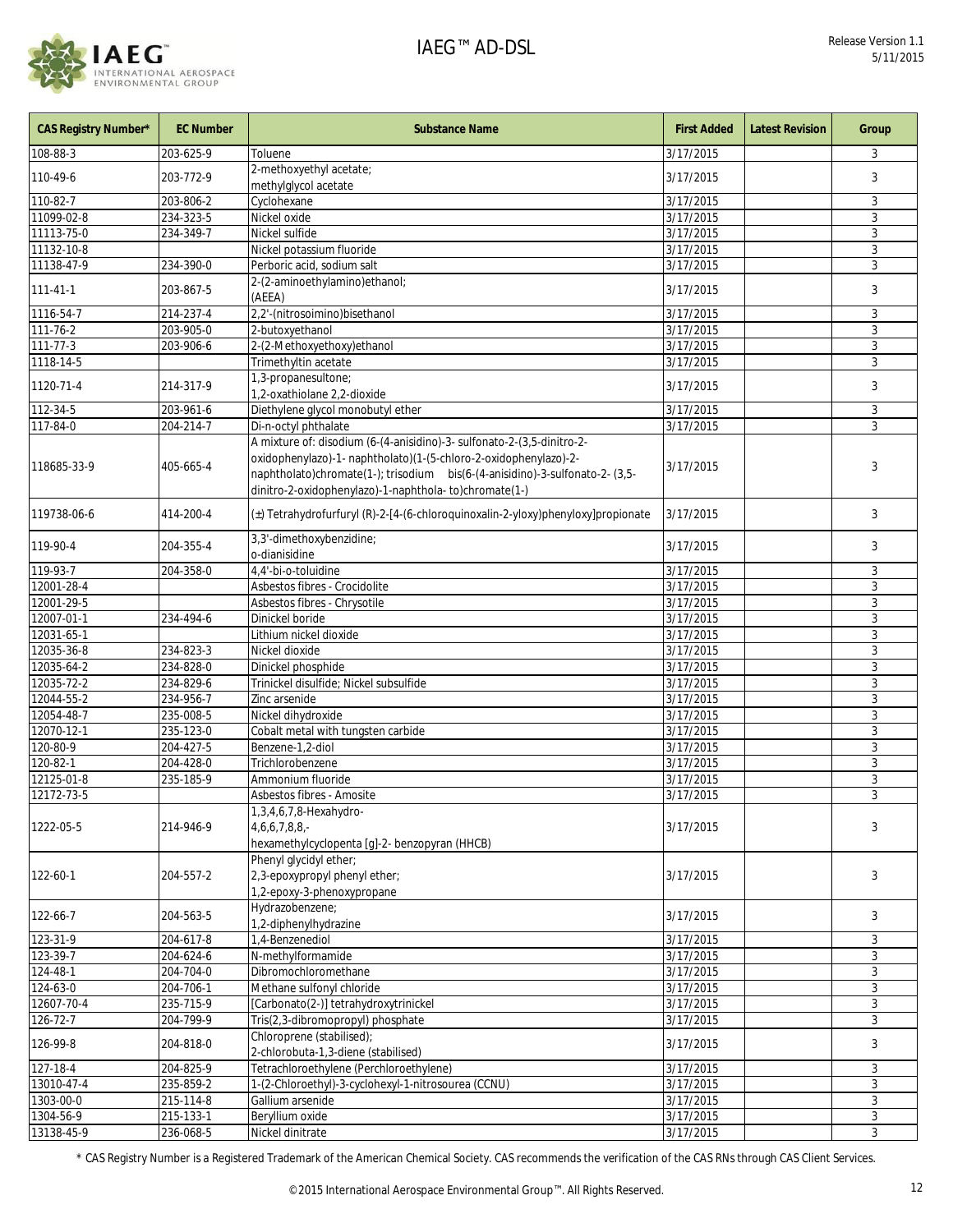

| <b>CAS Registry Number*</b> | <b>EC Number</b> | <b>Substance Name</b>                                                                                                                                       | <b>First Added</b>     | <b>Latest Revision</b> | Group |
|-----------------------------|------------------|-------------------------------------------------------------------------------------------------------------------------------------------------------------|------------------------|------------------------|-------|
| 1313-99-1                   | 215-215-7        | Nickel monoxide                                                                                                                                             | 3/17/2015              |                        | 3     |
| 1314-05-2                   | 215-216-2        | Nickel selenide                                                                                                                                             | 3/17/2015              |                        | 3     |
| 1314-06-3                   | 215-217-8        | Dinickel trioxide                                                                                                                                           | 3/17/2015              |                        | 3     |
| 1314-62-1                   | 215-239-8        | Divanadium pentaoxide                                                                                                                                       | 3/17/2015              |                        | 3     |
| 132207-32-0                 |                  | Asbestos fibres - Chrysotile                                                                                                                                | 3/17/2015              |                        | 3     |
| $1332 - 21 - 4$             |                  | Asbestos                                                                                                                                                    | 3/17/2015              |                        | 3     |
| 1333-83-1                   | 215-608-3        | Sodium hydrogen fluoride                                                                                                                                    | 3/17/2015              |                        | 3     |
| 1341-49-7                   | 215-676-4        | Ammonium hydrogen fluoride, solid                                                                                                                           | 3/17/2015              |                        | 3     |
| 13462-88-9                  | 236-665-0        | Nickel dibromide                                                                                                                                            | 3/17/2015              |                        | 3     |
| 13463-39-3                  | 236-669-2        | Tetracarbonylnickel;<br>Nickel tetracarbonyl                                                                                                                | 3/17/2015              |                        | 3     |
| 13517-20-9                  | 239-172-9        | Perboric acid (H3BO2(O2)), monosodium salt trihydrate                                                                                                       | 3/17/2015              |                        | 3     |
| 13530-65-9                  | 236-878-9        | Zinc chromate; Chromic acid, zinc salt (1:1)                                                                                                                | 3/17/2015              |                        | 3     |
| 13682-73-0                  | 237-192-2        | Potassium cuprocyanide                                                                                                                                      | 3/17/2015              |                        | 3     |
| 13770-89-3                  | 237-396-1        | Nickel bis(sulfamidate);<br>Nickel sulfamate                                                                                                                | 3/17/2015              |                        | 3     |
| 13840-56-7                  | 237-560-2        | Orthoboric acid, sodium salt                                                                                                                                | 3/17/2015              |                        | 3     |
| 139-65-1                    | 205-370-9        | 4,4'-thiodianiline and its salts                                                                                                                            | 3/17/2015              |                        | 3     |
| 14018-95-2                  | 237-843-0        | Zinc dichromate                                                                                                                                             | 3/17/2015              |                        | 3     |
| 14220-17-8                  | 238-082-7        | Potassium nickel cyanide                                                                                                                                    | 3/17/2015              |                        | 3     |
| 14263-59-3                  | 238-145-9        | Potassium gold (III) cyanide                                                                                                                                | 3/17/2015              |                        | 3     |
| 14264-31-4                  | 238-155-3        | Sodium cuprocyanide                                                                                                                                         | 3/17/2015              |                        | 3     |
| 143-33-9                    | 205-599-4        | Sodium cyanide                                                                                                                                              | 3/17/2015              |                        | 3     |
| 14507-36-9                  | 238-511-8        | Nickel bis(phosphinate)                                                                                                                                     | 3/17/2015              |                        | 3     |
| 14567-73-8                  |                  | Asbestos                                                                                                                                                    | $\frac{1}{3}$ /17/2015 |                        | 3     |
| 1461-22-9                   | 215-958-7        | Chlorotributyltin                                                                                                                                           | 3/17/2015              |                        | 3     |
| 1464-53-5                   | 215-979-1        | 2,2'-bioxirane;<br>1,2:3,4-diepoxybutane                                                                                                                    | 3/17/2015              |                        | 3     |
| 14708-14-6                  | 238-753-4        | Nickel bis(tetrafluoroborate)                                                                                                                               | 3/17/2015              |                        | 3     |
| 14763-77-0                  | 238-826-0        | Copper cyanide                                                                                                                                              | 3/17/2015              |                        | 3     |
| 14808-60-7                  | 238-878-4        | Silica dust, crystalline, in the form of quartz or cristobalite                                                                                             | 3/17/2015              |                        | 3     |
| 151-50-8                    | 205-792-3        | Potassium cyanide                                                                                                                                           | 3/17/2015              |                        | 3     |
| 151-56-4                    | 205-793-9        | Ethyleneimine;<br>Aziridine                                                                                                                                 | 3/17/2015              |                        | 3     |
| 154-93-8                    | 205-838-2        | Bischloroethyl nitrosourea (BCNU)                                                                                                                           | 3/17/2015              |                        | 3     |
| 156-60-5                    | 205-860-2        | trans-1,2-Dichloroethylene                                                                                                                                  | 3/17/2015              |                        | 3     |
| 15699-18-0                  | 239-793-2        | Diammonium nickel bis(sulfate)                                                                                                                              | 3/17/2015              |                        | 3     |
| 15780-33-3                  | 239-876-6        | nickel triuranium decaoxide                                                                                                                                 | 3/17/2015              |                        | 3     |
| 15843-02-4                  | 239-946-6        | Formic acid, nickel salt                                                                                                                                    | 3/17/2015              |                        | 3     |
| 1589-47-5                   | 216-455-5        | 2-Methoxypropanol                                                                                                                                           | $\frac{1}{3}$ /17/2015 |                        | 3     |
| 16071-86-6                  | 240-221-1        | Disodium {}{5-[(4'-((2,6-hydroxy-3-((2-hydroxy-5-sulphophenyl)azo)phenyl)azo)(1,1'<br>biphenyl)-4-yl)azo]salicylato(4-)}}cuprate(2-);<br>CI Direct Brown 95 | 3/17/2015              |                        | 3     |
| 1609-86-5                   | 216-544-9        | tert-Butyl isocyanate                                                                                                                                       | 3/17/2015              |                        | 3     |
| 16543-55-8                  |                  | N'-Nitrosonornicotine (NNN) and 4-(NNitrosomethylamino)-1-(3-pyridyl)-1-<br>butanone (NNK)                                                                  | 3/17/2015              |                        | 3     |
| 16812-54-7                  | 240-841-2        | Nickel (II) sulfide                                                                                                                                         | 3/17/2015              |                        | 3     |
| 17068-78-9                  |                  | Asbestos                                                                                                                                                    | 3/17/2015              |                        | 3     |
| 1762-95-4                   | 217-175-6        | Ammonium thiocyanate                                                                                                                                        | 3/17/2015              |                        | 3     |
| 17852-99-2                  | 241-808-5        | 2-Naphthalenecarboxylic acid, 4-<br>[(4-chloro-5-methyl-2- sulfophenyl) azo]-3-hydroxy-, calcium salt (1:1)<br>(Pigment Red 52)                             | 3/17/2015              |                        | 3     |
| 1907-13-7                   | 217-609-4        | AcetoxytriethylStannane                                                                                                                                     | 3/17/2015              |                        | 3     |
| 191-30-0                    | 205-886-4        | Dibenzo[a,l]pyrene                                                                                                                                          | 3/17/2015              |                        | 3     |
| 192-97-2                    | 205-892-7        | Benzo[e]pyrene                                                                                                                                              | 3/17/2015              |                        | 3     |
| 1983-10-4                   | 217-847-9        | Tributyltin fluoride                                                                                                                                        | 3/17/2015              |                        | 3     |
| 205-82-3                    | 205-910-3        | Benzo[j]fluoranthene                                                                                                                                        | 3/17/2015              |                        | 3     |
| 205-99-2                    | 205-911-9        | Benz[e]acephenanthrylene                                                                                                                                    | 3/17/2015              |                        | 3     |
| 207-08-9                    | 205-916-6        | Benzo[k]fluoranthene                                                                                                                                        | 3/17/2015              |                        | 3     |
| 21136-70-9                  | 244-236-4        | Benzidine sulphate                                                                                                                                          | 3/17/2015              |                        | 3     |
| 2155-70-6                   | 218-452-4        | Tributyltin methacrylate                                                                                                                                    | 3/17/2015              |                        | 3     |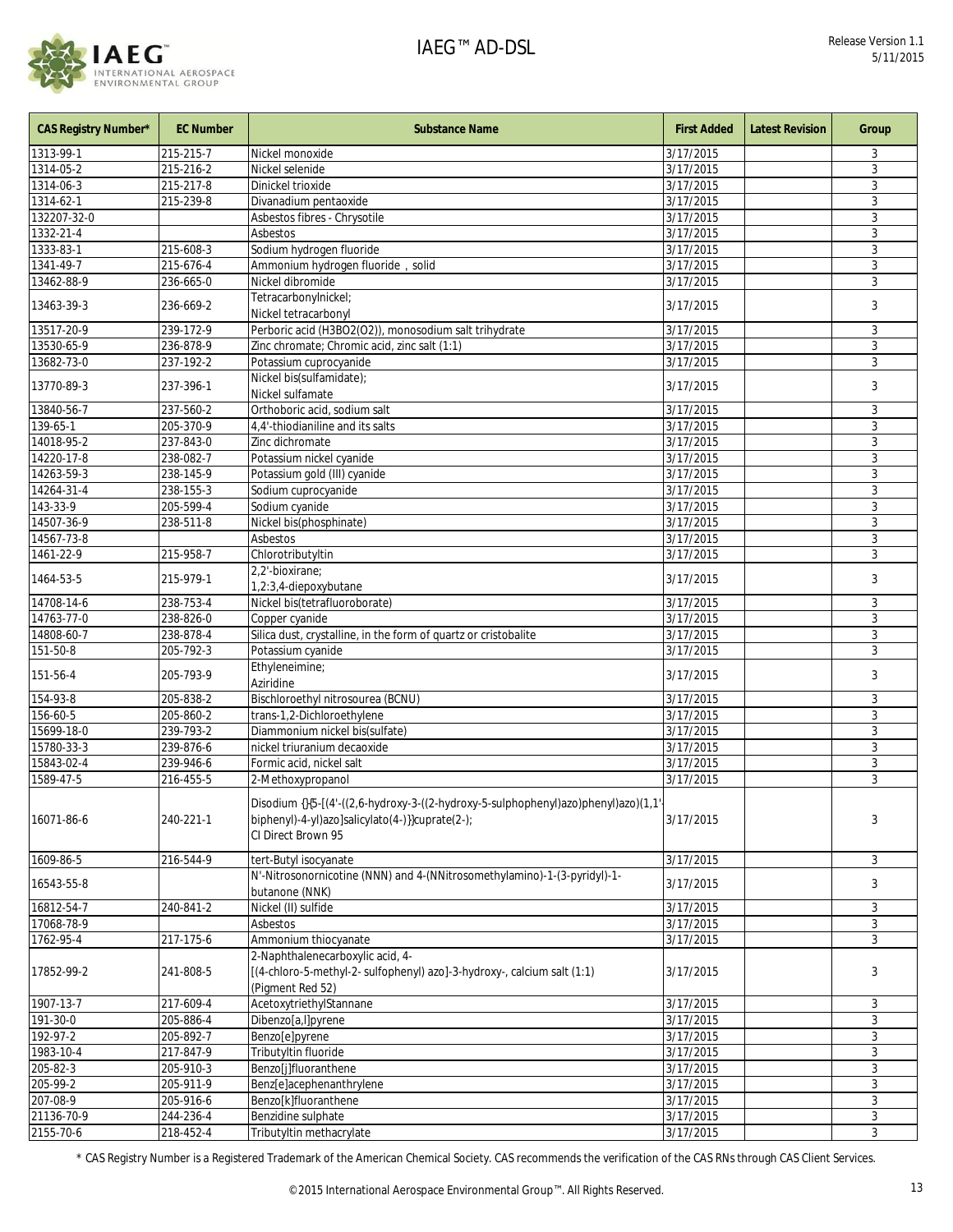

| <b>CAS Registry Number*</b> | <b>EC Number</b> | <b>Substance Name</b>                                                                                                             | <b>First Added</b>     | <b>Latest Revision</b> | Group |
|-----------------------------|------------------|-----------------------------------------------------------------------------------------------------------------------------------|------------------------|------------------------|-------|
| 218-01-9                    | 205-923-4        | Chrysene                                                                                                                          | 3/17/2015              |                        | 3     |
| 22398-80-7                  | 244-959-5        | Indium phosphide                                                                                                                  | 3/17/2015              |                        | 3     |
| 224-42-0                    |                  | Dibenz[a,j]acridine                                                                                                               | 3/17/2015              |                        | 3     |
| 22605-92-1                  | 245-119-0        | Citric acid, nickel salt                                                                                                          | 3/17/2015              |                        | 3     |
| 24124-25-2                  | 246-024-7        | Tributyltin                                                                                                                       | 3/17/2015              |                        | 3     |
| 2425-85-6                   | 219-372-2        | 2-Naphthalenol, 1-[2-(4-methyl-2-nitrophenyl)diazenyl]-                                                                           | 3/17/2015              |                        | 3     |
| 2426-08-6                   | 219-376-4        | n-Butyl glycidyl ether                                                                                                            | 3/17/2015              |                        | 3     |
| 2475-45-8                   | 219-603-7        | 1,4,5,8-tetraaminoanthraquinone;<br>C.I. Disperse Blue 1                                                                          | 3/17/2015              |                        | 3     |
| 25321-14-6                  | 246-836-1        | Dinitrotoluene                                                                                                                    | 3/17/2015              |                        | 3     |
| 2602-46-2                   | 220-012-1        | Tetrasodium 3,3'-[[1,1'-biphenyl]-4,4'-diylbis(azo)]bis[5-amino-4-<br>hydroxynaphthalene-2,7-disulphonate];<br>C.I. Direct Blue 6 | 3/17/2015              |                        | 3     |
| 26447-40-5                  | 247-714-0        | Methylenediphenyl diisocyanate                                                                                                    | 3/17/2015              |                        | 3     |
| 26471-62-5                  | 247-722-4        | 1,3-diisocyanatomethyl benzene                                                                                                    | 3/17/2015              |                        | 3     |
| 26761-40-0                  | 247-977-1        | Di-isodecyl phthalate                                                                                                             | 3/17/2015              |                        | 3     |
| 27140-08-5                  | 248-259-0        | Phenylhydrazine hydrochloride                                                                                                     | 3/17/2015              |                        | 3     |
| 28300-74-5                  |                  | Antimony potassium tartrate                                                                                                       | 3/17/2015              |                        | 3     |
| 28553-12-0                  | 249-079-5        | Di-isononyl phthalate                                                                                                             | 3/17/2015              |                        | 3     |
| 294-62-2                    | 294-62-2         | Cyclododecane                                                                                                                     | 3/17/2015              |                        | 3     |
| 302-17-0                    | 206-117-5        | Chloral hydrate                                                                                                                   | 3/17/2015              |                        | 3     |
| 3090-36-6                   | 221-434-9        | Tributyl(lauroyloxy)stannane                                                                                                      | 3/17/2015              |                        | 3     |
| 3333-67-3                   | 222-068-2        | Nickel carbonate; basic nickel carbonate; carbonic acid, nickel (2+) salt;                                                        | 3/17/2015              |                        | 3     |
| $334 - 88 - 3$              | 206-382-7        | Diazomethane                                                                                                                      | 3/17/2015              |                        | 3     |
| 3349-06-2                   | 222-101-0        | Nickel diformate                                                                                                                  | 3/17/2015              |                        | 3     |
| 36341-27-2                  | 252-984-8        | Benzidine acetate                                                                                                                 | 3/17/2015              |                        | 3     |
| 36653-82-4                  | 253-149-0        | 1-Hexadecanol                                                                                                                     | 3/17/2015              |                        | 3     |
| 366-70-1                    | 206-678-6        | Procarbazine hydrochloride                                                                                                        | 3/17/2015              |                        | 3     |
| 373-02-4                    | 206-761-7        | Nickel di(acetate)                                                                                                                | 3/17/2015              |                        | 3     |
| 38640-62-9                  | 254-052-6        | Bis(isopropyl)naphthalene                                                                                                         | 3/17/2015              |                        | 3     |
| 3906-55-6                   | $223 - 463 - 2$  | Nickel bis(4-cyclohexylbutyrate)                                                                                                  | 3/17/2015              |                        | 3     |
| 39156-41-7                  | 254-323-9        | 2,4-diaminoanisole sulphate                                                                                                       | 3/17/2015              |                        | 3     |
| 399-95-1                    | 402-230-0        | 4-amino-3-fluorophenol                                                                                                            | 3/17/2015              |                        | 3     |
| 4098-71-9                   | 223-861-6        | Isophorone diisocyanate                                                                                                           | 3/17/2015              |                        | 3     |
| 4342-36-3                   | 224-399-8        | Tributyltin benzoate                                                                                                              | 3/17/2015              |                        | 3     |
| 50-00-0                     | 200-001-8        | Formaldehyde                                                                                                                      | 3/17/2015              |                        | 3     |
| 50-32-8                     | 200-028-5        | Benzo[a]pyrene;<br>Benzo[def]chrysene                                                                                             | 3/17/2015              |                        | 3     |
| $506 - 61 - 6$              | 208-047-0        | Potassium silver cyanide                                                                                                          | $\frac{1}{3}$ /17/2015 |                        | 3     |
| 506-64-9                    | 208-048-6        | Silver cyanide                                                                                                                    | 3/17/2015              |                        | 3     |
| 506-65-0                    | 208-049-1        | Gold monocyanide                                                                                                                  | 3/17/2015              |                        | 3     |
| $506 - 68 - 3$              | $208 - 051 - 2$  | Cyanogen bromide                                                                                                                  | 3/17/2015              |                        | 3     |
| $506 - 77 - 4$              | 208-052-8        | Cyanogen chloride                                                                                                                 | 3/17/2015              |                        | 3     |
| 506-78-5                    | 208-053-3        | Cyanogen iodide                                                                                                                   | 3/17/2015              |                        | 3     |
| 51594-55-9                  | 424-280-2        | R-1-chloro-2,3-epoxypropane                                                                                                       | 3/17/2015              |                        | 3     |
| $\overline{51-79-6}$        | 200-123-1        | Ethyl carbamate                                                                                                                   | 3/17/2015              |                        | 3     |
| 52033-74-6                  | 257-622-2        | Phenylhydrazinium sulphate (2:1)                                                                                                  | 3/17/2015              |                        | 3     |
| 531-85-1                    | 208-519-6        | Benzidine dihydrochloride                                                                                                         | 3/17/2015              |                        | 3     |
| $531 - 86 - 2$              | 208-520-1        | [[1,1'-biphenyl]-4,4'-diyl]diammonium sulphate                                                                                    | 3/17/2015              |                        | 3     |
| 534-52-1                    | 208-601-1        | 4,6 - dinitro-o-cresol                                                                                                            | 3/17/2015              |                        | 3     |
| $53 - 70 - 3$               | 200-181-8        | Dibenz[a,h]anthracene                                                                                                             | 3/17/2015              |                        | 3     |
| $540 - 73 - 8$              | 213-668-5        | 1,2-dimethylhydrazine                                                                                                             | 3/17/2015              |                        | 3     |
| $542 - 62 - 1$              | 208-822-3        | Barium cyanide                                                                                                                    | 3/17/2015              |                        | 3     |
| 542-83-6                    | 208-829-1        | Cadium cyanide                                                                                                                    | 3/17/2015              |                        | 3     |
| 542-84-7                    | 208-830-7        | Cobaltous cyanide<br>Bis(chloromethyl) ether;                                                                                     | 3/17/2015              |                        | 3     |
| 542-88-1                    | 208-832-8        | oxybis(chloromethane)                                                                                                             | 3/17/2015              |                        | 3     |
| 544-92-3                    | 208-883-6        | Cuprous cyanide                                                                                                                   | 3/17/2015              |                        | 3     |
| $545 - 55 - 1$              | 208-892-5        | Tris(aziridinyl)phosphinoxide                                                                                                     | 3/17/2015              |                        | 3     |
| $55 - 18 - 5$               | 200-226-1        | N-Nitrosodiethylamine                                                                                                             | 3/17/2015              |                        | 3     |
| 553-00-4                    | 209-030-0        | 2-naphthylammonium acetate                                                                                                        | 3/17/2015              |                        | 3     |
| 554-07-4                    |                  | Gold potassium cyanide                                                                                                            | 3/17/2015              |                        | 3     |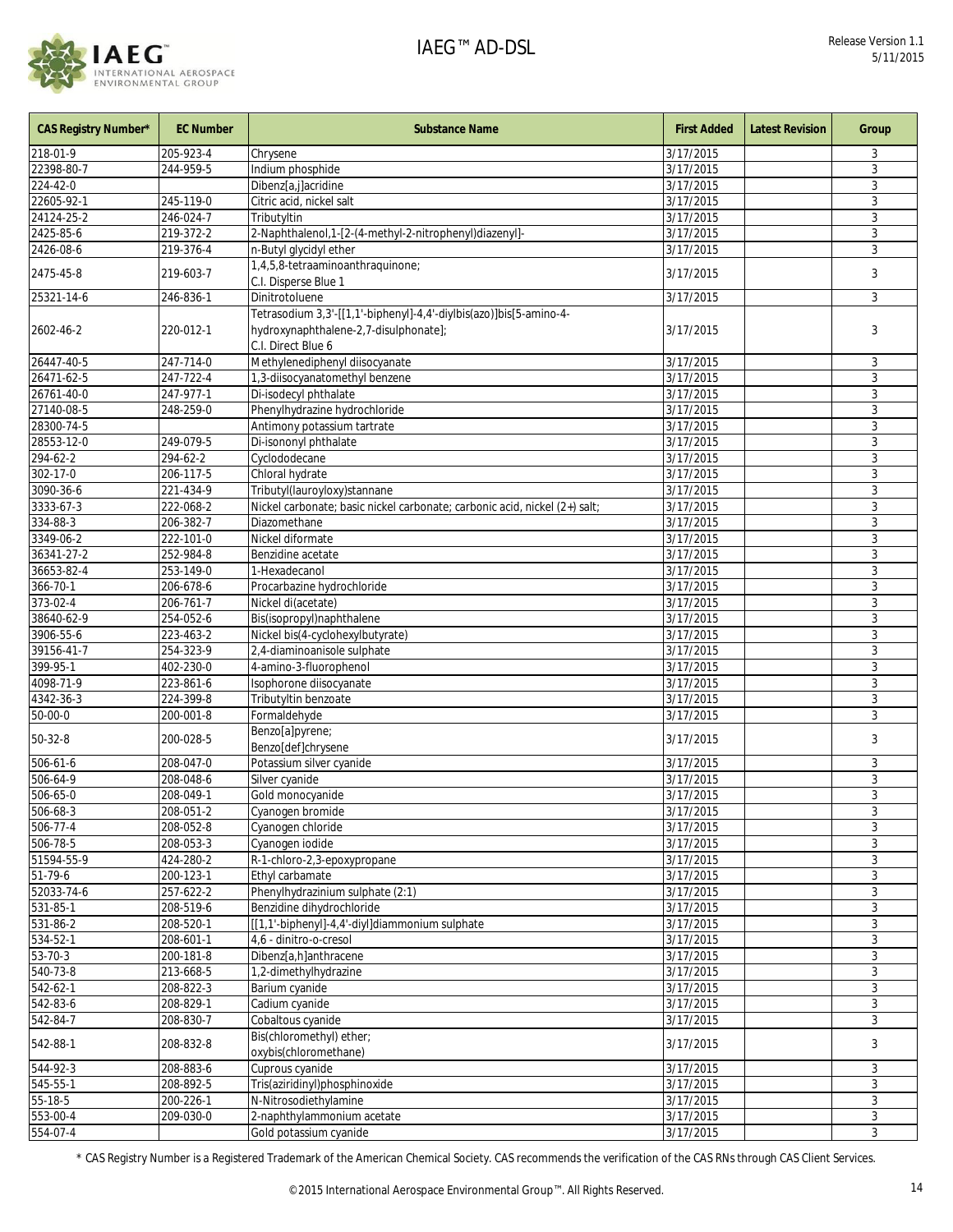

| CAS Registry Number* | <b>EC Number</b> | <b>Substance Name</b>                                                                                                                         | <b>First Added</b>     | <b>Latest Revision</b> | Group        |
|----------------------|------------------|-----------------------------------------------------------------------------------------------------------------------------------------------|------------------------|------------------------|--------------|
| 5543-57-7            | 226-907-3        | (S)-4-hydroxy-3-(3-oxo-1-phenylbutyl)-2-benzopyrone                                                                                           | 3/17/2015              |                        | 3            |
| 5543-58-8            | 226-908-9        | (R)-4-hydroxy-3-(3-oxo-1-phenylbutyl)-2-benzopyrone                                                                                           | 3/17/2015              |                        | 3            |
| 556-52-5             | 209-128-3        | 2,3-epoxypropan-1-ol                                                                                                                          | 3/17/2015              |                        | 3            |
| 556-67-2             | 209-136-7        | Cyclotetrasiloxane, octamethyl-                                                                                                               | 3/17/2015              |                        | 3            |
| 5567-15-7            | 226-939-8        | Butanamide, 2,2'-[(3,3'-<br>dichloro[1,1'- biphenyl]-4,4'-<br>diyl)bis(azo)]bis[N-(4-chloro-2,5 - dimethoxyphenyl)-3-oxo- (Pigment Yellow 83) | 3/17/2015              |                        | 3            |
| 557-19-7             | 209-160-8        | Nickel dicyanide                                                                                                                              | 3/17/2015              |                        | 3            |
| 557-21-1             | 209-162-9        | Zinc cyanide                                                                                                                                  | 3/17/2015              |                        | 3            |
| 56-36-0              | 200-269-6        | Tributyltin acetate; Stannane, (acetyloxy)tributyl-                                                                                           | 3/17/2015              |                        | 3            |
| 56-55-3              | 200-280-6        | Benz[a]anthracene                                                                                                                             | 3/17/2015              |                        | 3            |
| 569-61-9             | 209-321-2        | 4,4'-(4-iminocyclohexa-2,5-dienylidenemethylene)dianiline hydrochloride;<br>C.I. Basic Red 9                                                  | 3/17/2015              |                        | 3            |
| 57044-25-4           | 404-660-4        | R-2,3-epoxy-1-propanol                                                                                                                        | 3/17/2015              |                        | 3            |
| $57-14-7$            | 200-316-0        | N,N-dimethylhydrazine                                                                                                                         | 3/17/2015              |                        | 3            |
|                      |                  | 3-propanolide;                                                                                                                                |                        |                        |              |
| 57-57-8              | 200-340-1        | 1,3-propiolactone                                                                                                                             | 3/17/2015              |                        | 3            |
| $57-97-6$            | 200-359-5        | 7,12-Dimethyl-1,2-benz(a)anthracene                                                                                                           | 3/17/2015              |                        | 3            |
| 584-84-9             | 209-544-5        | 2,4-Toluene diisocyanate                                                                                                                      | 3/17/2015              |                        | $\mathbf{3}$ |
| 5873-54-1            | 227-534-9        | Methylenediphenyl diisocyanate                                                                                                                | 3/17/2015              |                        | 3            |
| 592-01-8             | 209-740-0        | Calcium cyanide                                                                                                                               | 3/17/2015              |                        | $\sqrt{3}$   |
| 592-62-1             | 209-765-7        | Methyl-ONN-azoxymethyl acetate;<br>Methyl azoxy methyl acetate                                                                                | 3/17/2015              |                        | 3            |
| 593-60-2             | 209-800-6        | Bromoethylene                                                                                                                                 | 3/17/2015              |                        | 3            |
| 59-88-1              | 200-444-7        | Phenylhydrazinium chloride                                                                                                                    | 3/17/2015              |                        | 3            |
| $602 - 01 - 7$       | 210-013-5        |                                                                                                                                               |                        |                        | $\mathbf{3}$ |
|                      |                  | 2,3-dinitrotoluene                                                                                                                            | 3/17/2015              |                        |              |
| 606-20-2             | 210-106-0        | 2,6-dinitrotoluene                                                                                                                            | 3/17/2015              |                        | 3            |
| 610-39-9             | 210-222-1        | 3,4-dinitrotoluene                                                                                                                            | 3/17/2015              |                        | 3            |
| 612-52-2             | 210-313-6        | 2-naphthylammonium chloride                                                                                                                   | 3/17/2015              |                        | 3            |
| 612-82-8             | 210-322-5        | 4,4'-bi-o-toluidine dihydrochloride; 3,3'-dimethylbenzidine dihydrochloride                                                                   | 3/17/2015              |                        | 3            |
| 612-83-9             | 210-323-0        | 3,3'-Dichlorobenzidine dihydrochloride                                                                                                        | $\frac{1}{3}$ /17/2015 |                        | 3            |
| 613-35-4             | 210-338-2        | N,N'-diacetylbenzidine                                                                                                                        | 3/17/2015              |                        | 3            |
| 615-05-4             | 210-406-1        | 2,4-diaminoanisole; 4-methoxy-m-phenylenediamine                                                                                              | 3/17/2015              |                        | 3            |
| 61788-33-8           | 262-968-2        | <b>PCTs</b>                                                                                                                                   | 3/17/2015              |                        | 3            |
| 618-85-9             | 210-566-2        | 3,5-dinitrotoluene                                                                                                                            | 3/17/2015              |                        | 3            |
| 619-15-8             | 210-581-4        | 2,5-dinitrotoluene                                                                                                                            | 3/17/2015              |                        | 3            |
| 621-64-7             | 210-698-0        | Nitrosodipropylamine                                                                                                                          | 3/17/2015              |                        | 3            |
| 624-49-7             | 210-849-0        | Dimethylfumarate (DMF)                                                                                                                        | 3/17/2015              |                        | 3            |
| $62 - 53 - 3$        | 200-539-3        | Benzenamine                                                                                                                                   | 3/17/2015              |                        | $\sqrt{3}$   |
| $62 - 55 - 5$        | $200 - 541 - 4$  | Thioacetamide                                                                                                                                 | $\frac{1}{3/17/2015}$  |                        | 3            |
| 62-74-8              | 200-548-2        | Sodium fluoroacetate                                                                                                                          | 3/17/2015              |                        | 3            |
| 62-75-9              | 200-549-8        | Dimethylnitrosoamine;<br>N-nitrosodimethylamine                                                                                               | 3/17/2015              |                        | 3            |
| 640-19-7             | 211-363-1        | Fluoroacetamide emulsion                                                                                                                      | 3/17/2015              |                        | 3            |
| 64091-91-4           |                  | 4-(NNitrosomethylamino)-1-(3-pyridyl)-1-butanone (NNK)                                                                                        | 3/17/2015              |                        | 3            |
| 6484-52-2            | 229-347-8        | Ammonium nitrate (AN)                                                                                                                         | 3/17/2015              |                        | 3            |
| 64969-36-4           | 265-294-7        | [3,3'-dimethyl[1,1'-biphenyl]-4,4'-diyl]diammonium bis(hydrogen sulphate)                                                                     | 3/17/2015              |                        | 3            |
| 6528-34-3            | 229-419-9        | Butanamide, 2-[(4-methoxy-2- nitrophenyl) azo]-N-(2- methoxyphenyl)-3-oxo-<br>(Pigment Yellow 65)                                             | 3/17/2015              |                        | 3            |
| 65321-67-7           | 265-697-8        | Toluene-2,4-diammonium sulphate;<br>4-methyl-m-phenylenediamine sulfate                                                                       | 3/17/2015              |                        | 3            |
| $66 - 27 - 3$        | 200-625-0        | Methyl methanesulfonate                                                                                                                       | 3/17/2015              |                        | 3            |
| $67 - 66 - 3$        | 200-663-8        | Trichloromethane                                                                                                                              | 3/17/2015              |                        | $\mathbf{3}$ |
| $67 - 72 - 1$        | 200-666-4        | Hexachloroethane                                                                                                                              | 3/17/2015              |                        | 3            |
| 680-31-9             | 211-653-8        | Hexamethylphosphoric triamide; Hexamethylphosphoramide                                                                                        | 3/17/2015              |                        | 3            |
| 6807-17-6            | 401-720-1        | 4,4-isobutylethylidenediphenol                                                                                                                | 3/17/2015              |                        | 3            |
| 684-93-5             | 211-678-4        | N-Methyl-N-nitrosourea                                                                                                                        | 3/17/2015              |                        | 3            |
|                      | 271-090-9        | Diisononylphthalate (DINP)                                                                                                                    |                        |                        |              |
| 68515-48-0           |                  |                                                                                                                                               | 3/17/2015              |                        | 3            |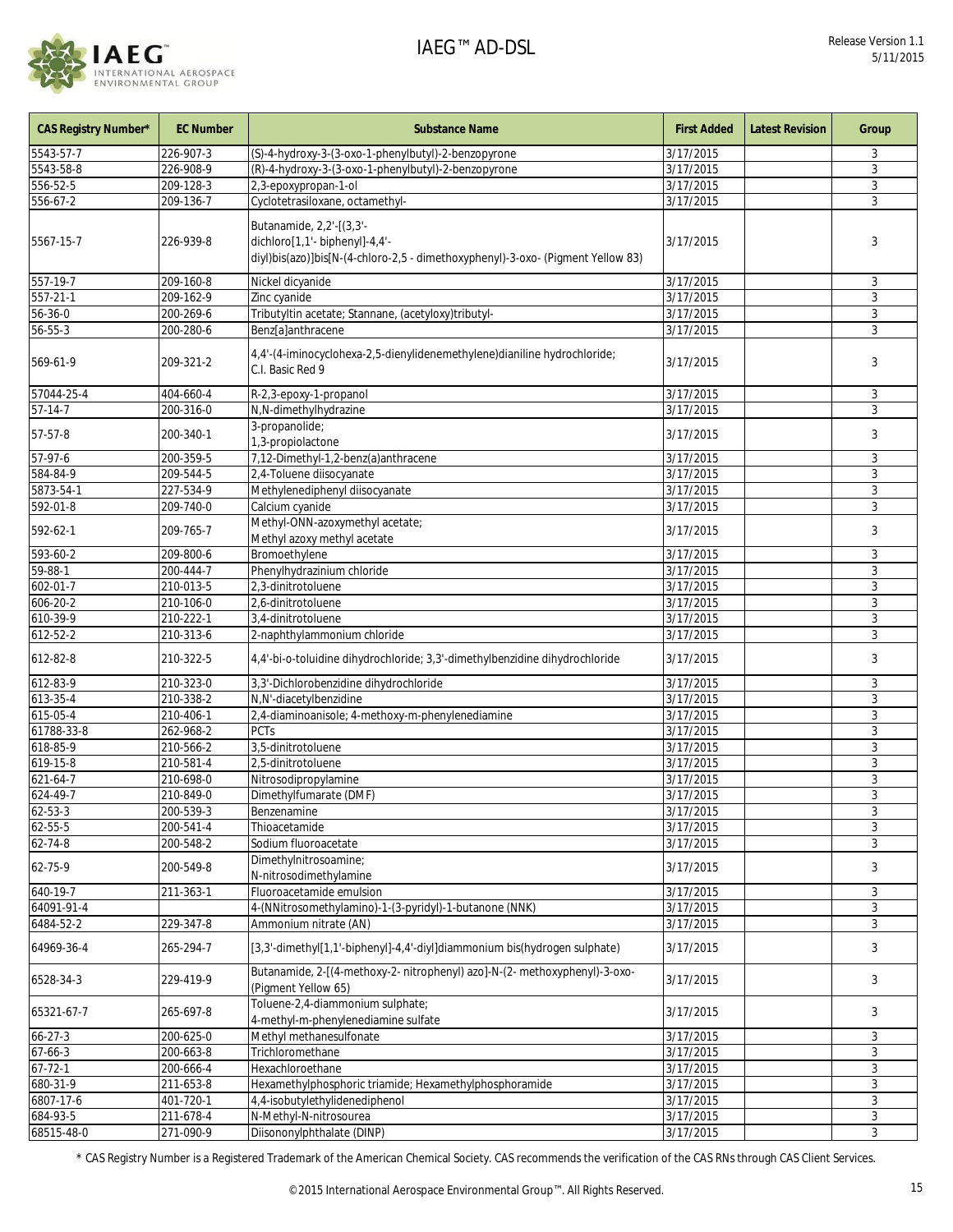

| <b>CAS Registry Number*</b> | <b>EC Number</b>       | <b>Substance Name</b>                                                                 | <b>First Added</b>     | <b>Latest Revision</b> | Group        |
|-----------------------------|------------------------|---------------------------------------------------------------------------------------|------------------------|------------------------|--------------|
| 68515-49-1                  | 271-091-4              | Diisodecylphthalate (DIDP)                                                            | 3/17/2015              |                        | 3            |
| 68921-45-9                  | 272-940-1              | Benzenamine, N-phenyl-, reaction products with styrene and 2,4,4-<br>trimethylpentene | 3/17/2015              |                        | 3            |
| $70 - 25 - 7$               | 200-730-1              | 1-methyl-3-nitro-1-nitrosoguanidine                                                   | 3/17/2015              |                        | 3            |
| 70657-70-4                  | 274-724-2              | 2-methoxypropyl acetate                                                               | 3/17/2015              |                        | 3            |
| $71-43-2$                   | 200-753-7              | Benzene                                                                               | 3/17/2015              |                        | 3            |
| 732-26-3                    | 211-989-5              | Phenol, 2,4,6-tris(1,1-dimethylethyl)-                                                | 3/17/2015              |                        | 3            |
| 7328-97-4                   | 230-820-6              | 2-[[4-[1,2,2-tris[4-(oxiran-2-ylmethoxy)phenyl]ethyl]phenoxy]methyl]oxirane           | 3/17/2015              |                        | 3            |
| 7440-02-0                   | 231-111-4              | Nickel                                                                                | 3/17/2015              |                        | 3            |
| 7440-29-1                   | 231-139-7              | Thorium-232 and its decay products                                                    | 3/17/2015              |                        | 3            |
| 7440-36-0                   | 231-146-5              | Antimony powder                                                                       | 3/17/2015              |                        | 3            |
| 7440-38-2                   | 231-148-6              | Arsenic and inorganic arsenic compounds                                               | 3/17/2015              |                        | 3            |
| 7440-41-7                   | 231-150-7              | Beryllium and its compounds                                                           | 3/17/2015              |                        | 3            |
| 7440-48-4                   | 231-158-0              | Cobalt metal with tungsten carbide                                                    | 3/17/2015              |                        | 3            |
| 74753-18-7                  | 277-985-0              | 4,4'-bi-o-toluidine sulphate                                                          | 3/17/2015              |                        | 3            |
| 75-01-4                     | 200-831-0              | Vinyl chloride;<br>Chloroethylene                                                     | 3/17/2015              |                        | 3            |
| 75-02-5                     | 200-832-6              | Vinyl fluoride                                                                        | 3/17/2015              |                        | 3            |
| 75113-37-0                  | 401-040-5              | Dibutyltin hydrogen borate                                                            | 3/17/2015              |                        | 3            |
| 75-15-0                     | 200-843-6              | Carbon disulphide                                                                     | 3/17/2015              |                        | 3            |
| $75 - 21 - 8$               | 200-849-9              | Ethylene oxide;<br>Oxirane                                                            | 3/17/2015              |                        | 3            |
| $75 - 23 - 0$               | 200-852-5              | Boron trifluoride ethylamine                                                          | 3/17/2015              |                        | 3            |
| $75 - 25 - 2$               | 200-854-6              | Tribromomethane (Bromoform)                                                           | 3/17/2015              |                        | 3            |
| $75 - 26 - 3$               | 200-855-1              | 2-bromopropane                                                                        | 3/17/2015              |                        | 3            |
| 75-28-5                     | 200-857-2              | Isobutane                                                                             | 3/17/2015              |                        | 3            |
| $75 - 34 - 3$               | 200-863-5              | 1,1-Dichloroethane                                                                    | 3/17/2015              |                        | 3            |
| 75-55-8                     | 200-878-7              | 2-methylaziridine;<br>Propyleneimine                                                  | 3/17/2015              |                        | 3            |
| 7580-31-6                   | 231-480-1              | 2-Ethylhexanoic acid, nickel salt                                                     | 3/17/2015              |                        | 3            |
| 759-73-9                    | 212-072-2              | N-Ethyl-N-nitrosourea                                                                 | 3/17/2015              |                        | 3            |
| $76 - 13 - 1$               | 200-936-1              | 1,2,2-Trichlorotrifluoroethane                                                        | 3/17/2015              |                        | 3            |
| 764-41-0                    | 212-121-8              | 1,4-dichlorobut-2-ene                                                                 | 3/17/2015              |                        | 3            |
| 7664-39-3                   | 231-634-8              | Hydrogen fluoride, anhydrous                                                          | 3/17/2015              |                        | 3            |
| 7664-41-7                   | 231-635-3              | Ammonia                                                                               | 3/17/2015              |                        | 3            |
| 7681-49-4                   | 231-667-8              | Sodium fluoride                                                                       | 3/17/2015              |                        | 3            |
| $76 - 87 - 9$               | 200-990-6              | Fentin hydroxide                                                                      | 3/17/2015              |                        | 3            |
| 7718-54-9                   | 231-743-0              | Nickel dichloride                                                                     | 3/17/2015              |                        | 3            |
| 77402-03-0                  | 401-890-7              | Methyl acrylamidomethoxyacetate                                                       | 3/17/2015              |                        | 3            |
| 77536-66-4                  |                        | Asbestos                                                                              | 3/17/2015              |                        | 3            |
| 77536-67-5                  |                        | Asbestos                                                                              | 3/17/2015              |                        | 3            |
| 77536-68-6                  |                        | Asbestos fibres - Tremolite                                                           | 3/17/2015              |                        | 3            |
| 7758-01-2                   | 231-829-8              | Potassium bromate                                                                     | 3/17/2015              |                        | 3            |
| 7778-43-0                   | 231-902-4              | Disodium hydrogenarsen                                                                | 3/17/2015              |                        | 3            |
| 7784-33-0                   | 232-057-4              | Arsenic tribromide                                                                    | 3/17/2015              |                        | 3            |
| 7784-34-1                   | 232-059-5              | Arsenic trichloride                                                                   | 3/17/2015              |                        | 3            |
| 7784-42-1                   | 232-066-3              | Arsenic hydride                                                                       | 3/17/2015              |                        | $\mathbf{3}$ |
| 7784-46-5                   | 232-070-5              | Sodium arsenite                                                                       | 3/17/2015              |                        | 3            |
| 7786-81-4                   | 232-104-9              | Nickel sulfate                                                                        | 3/17/2015              |                        | 3            |
| 7788-97-8                   | 232-137-9              | Chromic fluoride, solid                                                               | 3/17/2015              |                        | 3            |
| 7789-23-3                   | 232-151-5              | Potassium fluoride                                                                    | 3/17/2015              |                        | 3            |
| 7789-29-9<br>78-79-5        | 232-156-2<br>201-143-3 | Potassium hydrogen fluoride<br>Isoprene;                                              | 3/17/2015<br>3/17/2015 |                        | 3<br>3       |
|                             |                        | 2-methyl-1,3-butadiene                                                                |                        |                        |              |
| 78-87-5                     | 201-152-2              | 1,2-Dichloropropane                                                                   | 3/17/2015              |                        | 3            |
| 78-93-3                     | 201-159-0              | 2-Butanone                                                                            | 3/17/2015              |                        | 3            |
| 79-00-5                     | 201-166-9              | 1,1,2-Trichloroethane                                                                 | 3/17/2015              |                        | 3            |
| 793-24-8                    | 212-344-0              | 4-(dimethylbutylamino)diphenylamine                                                   | 3/17/2015              |                        | 3            |
| 79-34-5                     | 201-197-8              | 1,1,2,2-Tetrachloroethane                                                             | 3/17/2015              |                        | 3            |
| 79-43-6                     | 201-207-0              | Dichloroacetic acid                                                                   | 3/17/2015              |                        | 3            |
| 79-44-7                     | 201-208-6              | Dimethylcarbamoyl chloride                                                            | 3/17/2015              |                        | 3            |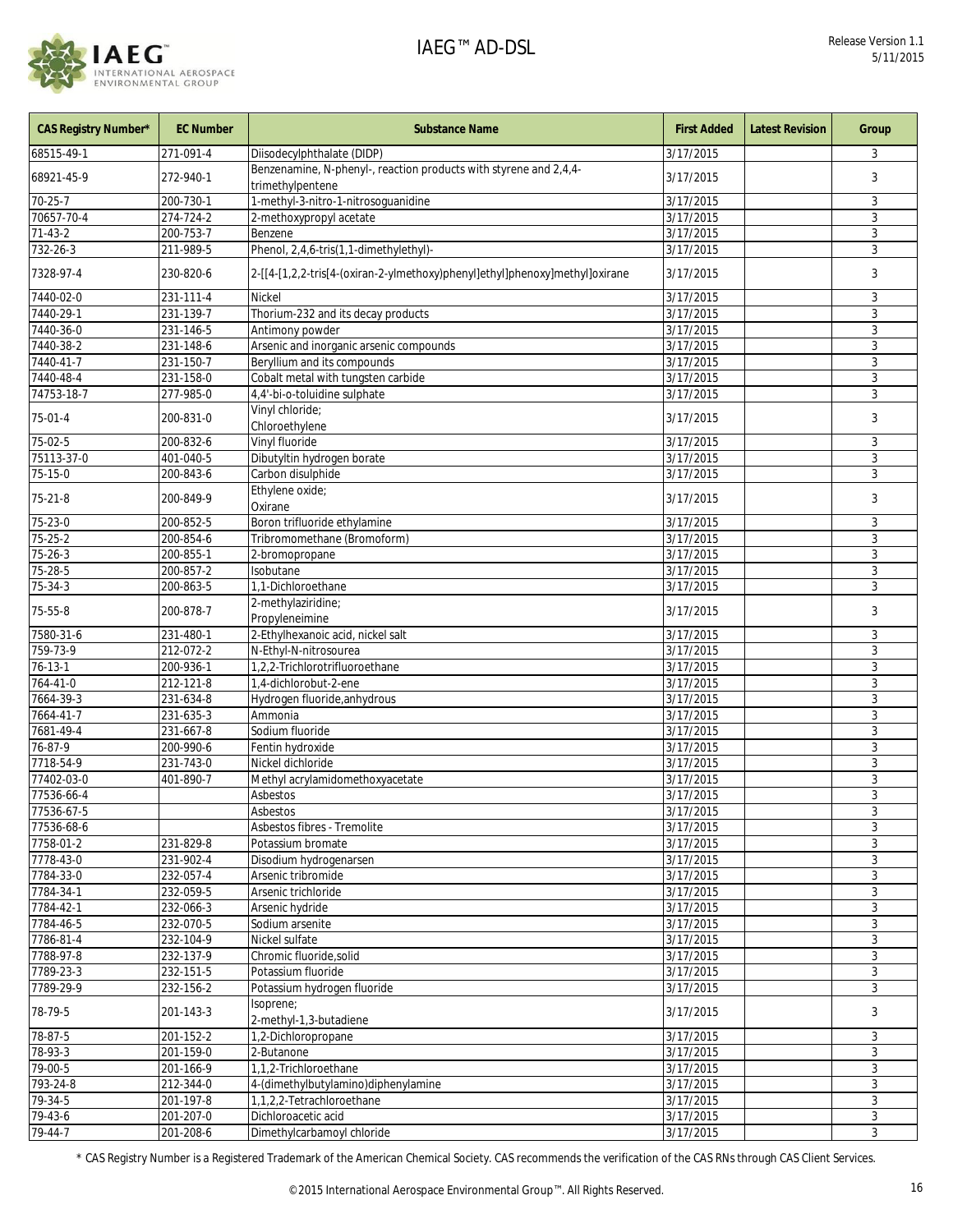

| <b>CAS Registry Number*</b> | <b>EC Number</b> | <b>Substance Name</b>                                                                                             | <b>First Added</b>     | <b>Latest Revision</b> | Group        |
|-----------------------------|------------------|-------------------------------------------------------------------------------------------------------------------|------------------------|------------------------|--------------|
| 79-46-9                     | 201-209-1        | 2-nitropropane                                                                                                    | 3/17/2015              |                        | 3            |
| $79 - 94 - 7$               | 201-236-9        | Tetrabromobisphenol A (TBBP-A)                                                                                    | 3/17/2015              |                        | 3            |
| 80-05-7                     | 201-245-8        | Phenol, 4,4' -(1-methylethylidene)bis-                                                                            | 3/17/2015              |                        | 3            |
| 80387-97-9                  | 279-452-8        | 2-ethylhexyl[[[3,5-bis(1,1-dimethylethyl)-4-hydroxyphenyl]methyl]thio]acetate                                     | 3/17/2015              |                        | 3            |
| $80 - 51 - 3$               | 201-286-1        | p,p'-Oxybis(benzenesulfonyl<br>hydrazide)                                                                         | 3/17/2015              |                        | 3            |
| 81161-70-8                  |                  | Monomethyl-dichloro-diphenyl methane(Trade name: Ugilec 121, Ugilec 21)                                           | 3/17/2015              |                        | 3            |
| 81741-28-8                  | 279-808-2        | Tributyltetradecylphosphonium chloride                                                                            | $\frac{1}{3/17/2015}$  |                        | 3            |
| 818-08-6                    | 212-449-1        | Dibutyltin oxide                                                                                                  | 3/17/2015              |                        | $\mathbf{3}$ |
| 822-06-0                    | 212-485-8        | Hexamethylene diisocyanate                                                                                        | 3/17/2015              |                        | 3            |
| 85136-74-9                  | 400-340-3        | 6-hydroxy-1-(3-isopropoxypropyl)-4-methyl-2-oxo-5-[4-(phenylazo)phenylazo]-1,2-<br>dihydro-3-pyridinecarbonitrile | 3/17/2015              |                        | 3            |
| 85-44-9                     | 201-607-5        | Phthalic anhydride                                                                                                | 3/17/2015              |                        | 3            |
| 86-30-6                     | 201-663-0        | N-Nitrosodiphenylamine                                                                                            | 3/17/2015              |                        | 3            |
| 88-72-2                     | 201-853-3        | 2-nitrotoluene                                                                                                    | 3/17/2015              |                        | 3            |
| 90622-53-0                  | 292-454-3        | Alkanes, C12-26-branched and linear                                                                               | 3/17/2015              |                        | 3            |
| 91-08-7                     | 202-039-0        | 2,6-Toluene diisocyanate                                                                                          | 3/17/2015              |                        | 3            |
| 91-17-8                     | 202-046-9        | Decahydronaphthalene                                                                                              | 3/17/2015              |                        | 3            |
| $91 - 20 - 3$               | 202-049-5        | Bicyclo[4.4.0]deca-1,3,5,7,9-pentene                                                                              | 3/17/2015              |                        | 3            |
| $91 - 22 - 5$               | 202-051-6        | Quinoline                                                                                                         | 3/17/2015              |                        | 3            |
| $91 - 23 - 6$               | 202-052-1        | 2-nitroanisole                                                                                                    | 3/17/2015              |                        | 3            |
| 91-59-8                     | 202-080-4        | 2-naphthylamine                                                                                                   | $\frac{1}{3}$ /17/2015 |                        | 3            |
| 91-94-1                     | 202-109-0        | 3,3'-dichlorobenzidine;                                                                                           | 3/17/2015              |                        | 3            |
|                             |                  | 3,3'-dichlorobiphenyl-4,4'-ylenediamine                                                                           |                        |                        |              |
| 91-95-2                     | 202-110-6        | biphenyl-3,3',4,4'-tetrayltetraamine;<br>diaminobenzidine                                                         | 3/17/2015              |                        | 3            |
| 91-97-4                     | 202-112-7        | 3,3'-dimethylbiphenyl-4,4'-diyl diisocyanate                                                                      | 3/17/2015              |                        | $\mathbf{3}$ |
| 92-52-4                     | 202-163-5        | Biphenyl                                                                                                          | 3/17/2015              |                        | 3            |
| 92-87-5                     | 202-199-1        | Benzidine;<br>1,1'-biphenyl-4,4'-diamine;<br>4,4'-diaminobiphenyl;<br>biphenyl-4,4'-ylenediamine                  | 3/17/2015              |                        | 3            |
| 92-93-3                     | 202-204-7        | 4-nitrobiphenyl                                                                                                   | $\frac{1}{3}$ /17/2015 |                        | 3            |
| 93-15-2                     | 202-223-0        | Benzene, 1,2-dimethoxy-4-(2-propenyl)-                                                                            | 3/17/2015              |                        | $\mathbf{3}$ |
| 93-76-5                     | 202-273-3        | 2,4,5-Trichloro-phenoxyaceticacid                                                                                 | 3/17/2015              |                        | 3            |
| 95-47-6                     | 202-422-2        | o-xylene                                                                                                          | 3/17/2015              |                        | 3            |
| $95 - 50 - 1$               | 202-425-9        | 1,2-dichlorobenzene                                                                                               | 3/17/2015              |                        | 3            |
| 95-69-2                     | 202-441-6        | 4-chloro-o-toluidine                                                                                              | 3/17/2015              |                        | 3            |
|                             |                  | Styrene oxide;                                                                                                    |                        |                        |              |
| 96-09-3                     | 202-476-7        | (Epoxyethyl)benzene;<br>Phenyloxirane                                                                             | 3/17/2015              |                        | 3            |
| 96-13-9                     | 202-480-9        | 2,3-dibromopropan-1-ol;<br>2,3-dibromo-1-propanol                                                                 | 3/17/2015              |                        | 3            |
| $96 - 23 - 1$               | 202-491-9        | 1,3-dichloro-2-propanol                                                                                           | 3/17/2015              |                        | 3            |
| 96-29-7                     | 202-496-6        | 2-Butanone, oxime                                                                                                 | 3/17/2015              |                        | 3            |
| 98-07-7                     | 202-634-5        | $\alpha, \alpha, \alpha$ -trichlorotoluene;<br>Benzotrichloride                                                   | 3/17/2015              |                        | 3            |
| 98-73-7                     | 202-696-3        | 4-tert-butylbenzoic acid                                                                                          | 3/17/2015              |                        | 3            |
| 98-87-3                     | 202-709-2        | Alpha, alpha-dichlorotoluene; Benzylidene chloride; Benzal chloride                                               | 3/17/2015              |                        | 3            |
| 98-88-4                     | 202-710-8        | Benzoyl chloride; Benzenecarbonyl chloride                                                                        | 3/17/2015              |                        | 3            |
| 994-05-8                    | 213-611-4        | tert-Amyl methyl ether                                                                                            | 3/17/2015              |                        | 3            |
| 99-55-8                     | 202-765-8        | 5-nitro-o-toluidine                                                                                               | 3/17/2015              |                        | 3            |
| 99688-47-8                  |                  | Monomethyl-dibromo-diphenyl methane bromobenzylbromotoluene, mixture of<br>isomers (Trade name: DBBT)             | 3/17/2015              |                        | 3            |
|                             |                  | Beryllium compounds                                                                                               | 3/17/2015              |                        | 3            |
|                             |                  | Nickel compounds                                                                                                  | 3/17/2015              |                        | 3            |
|                             |                  | Polychlorinated terphenyls (PCTs)                                                                                 | 3/17/2015              |                        | 3            |
|                             |                  | Arsenic compounds                                                                                                 | $\frac{1}{3/17/2015}$  |                        | 3            |
|                             |                  | Nonylphenol ethoxylates (C2H4O)nC15H24O                                                                           | 3/17/2015              |                        | 3            |
|                             |                  | Organostannic compounds                                                                                           | 3/17/2015              |                        | $\mathbf{3}$ |